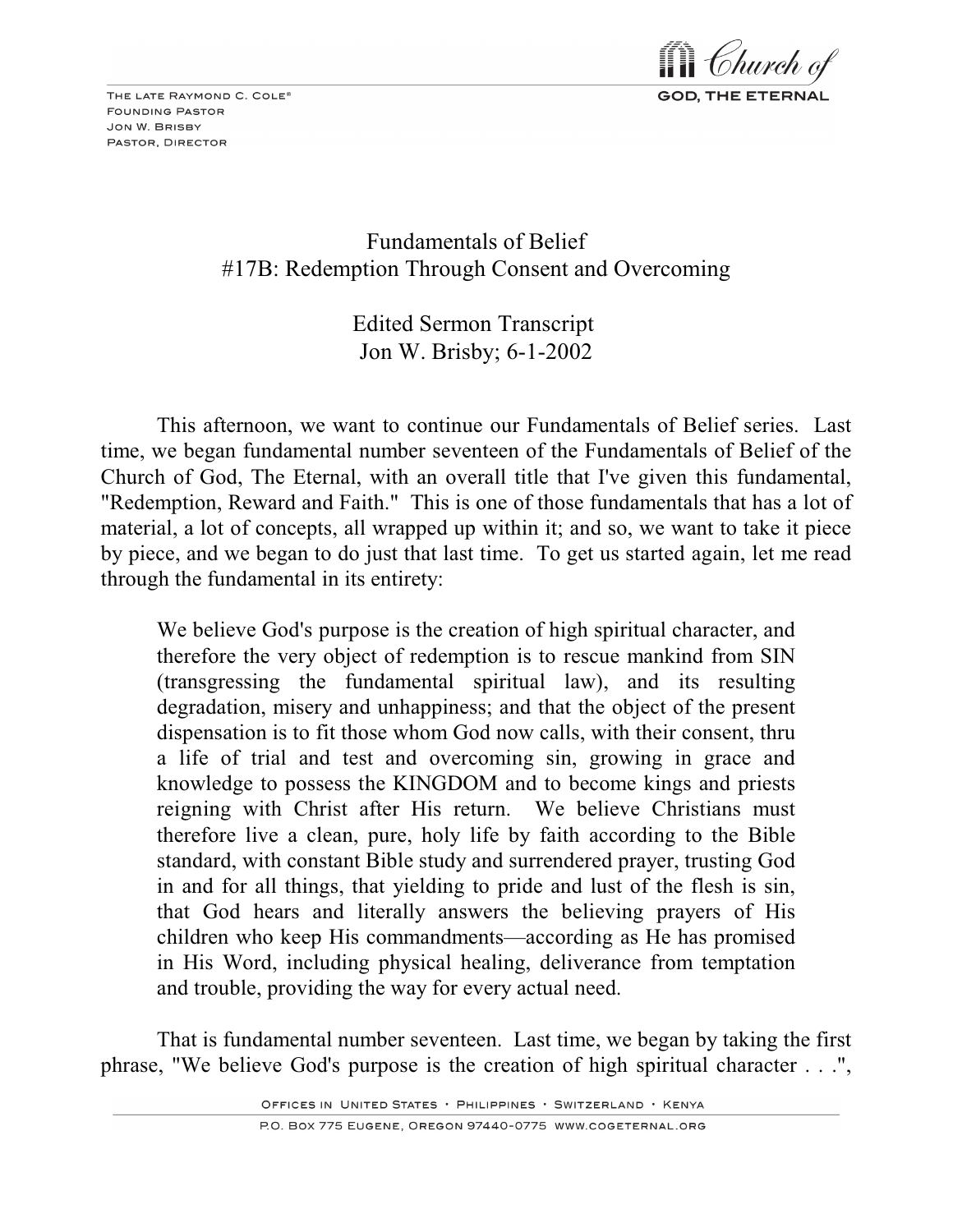and we went through and showed how Mr. Armstrong had originally defined character—a word that's not found in the Bible at all, and yet it absolutely captures the essence of what it is that Christians are to accomplish. Mr. Armstrong said that character is the ability to know the difference between right and wrong and to choose the right. So I went through and showed you that the way God described that very principle in the Bible was the subject of righteousness. That is precisely what righteousness is. Righteousness is more than just knowing the Truth. Righteousness is acting upon the Truth and putting it into practice in our behavior. That's precisely what Mr. Armstrong defined when he used the word "character." It's not only knowing the Truth, but being able to apply the Truth—choosing right over wrong when faced with those temptations.

Fundamental number seventeen tells us that the purpose of our being here and all the experiences that God has given us, is the development of high spiritual character, and ". . . therefore the very object of redemption is to rescue mankind from SIN . . ." And so, we went through and discussed this topic of redemption. Why is it that man needs to be redeemed, saved, ransomed, and from what? From our natural natures with which we were born. God gave us, by design, a carnal nature that is opposed to him and said, "Now, you overcome it."

We found that although mankind desires good things, he does not have within himself the capacity to achieve them. So he sets lofty goals; he desires peace, love, fulfillment and happiness, and yet cannot achieve it because he does not agree with God. Mankind, by nature, opposes God and hates the laws that God gave to govern our existence. Thereby, we live in the flesh, in "resulting degradation, misery and unhappiness." That's precisely, then, the state of this world because mankind, even from the very beginning with Adam and Eve, has rejected the very means to achieve those things that we desire so much. Therefore, as a people around this world for thousands of years now, we have continually paid the penalty—the prices—that go automatically with the rejection of God's priceless Law. Those penalties are automatic, and it does bring degradation, misery and unhappiness.

So, why is it that God allowed mankind to descend into this terrible state, and why does a loving and a benevolent God allow His priceless children whom He loves, the billions upon the earth, to suffer so dramatically? It's probably one of the most fundamental questions that is asked by people around the world, and the one that theologians are hard-pressed to answer because they do not see or understand the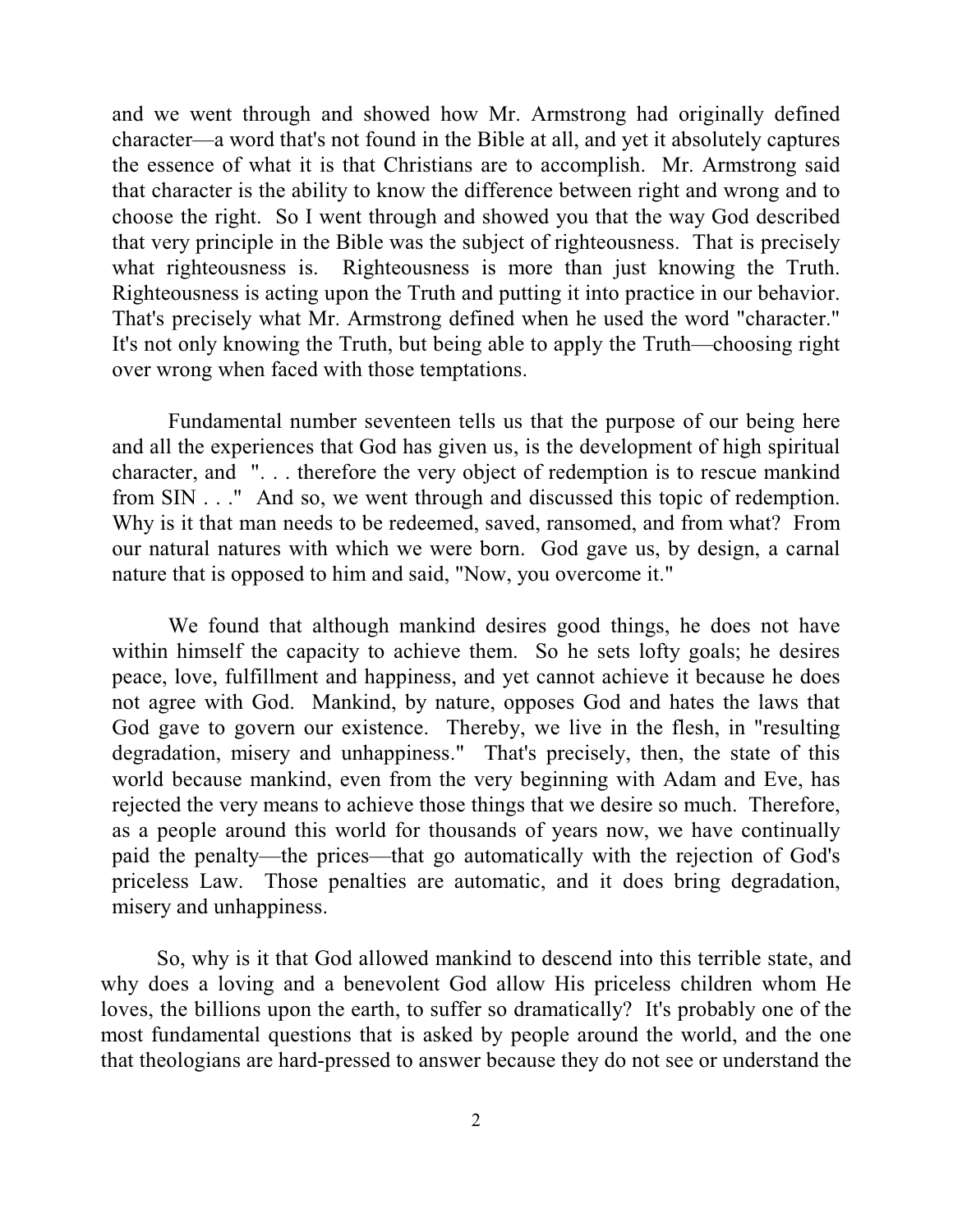plan of God. People ask innocently, "Why would a loving God allow little children to be so abused and to starve to death in countries around the world and to be victimized and murdered? Why would these things be allowed if there really is a God in heaven who loves us and cares for us?" It was only Herbert W. Armstrong who understood in these last days the real answer to that question and taught all of us that very perfect plan of salvation which God is working out. Man is paying the price for his disobedience according to his own lusts and the dictates of his mind. For 6,000 years he has been allowed to suffer those penalties. It is only with the intervention of God, the gift of a calling, that mankind has the hope of escaping that life of misery and agony. And so, we want to look more deeply at a part of that redemptive process that God has set in motion.

Again, quoting part of the fundamental, and the one that we want to address today: ". . . that the object of the present dispensation is to fit those whom God now calls, with their consent, thru a life of trial and test and overcoming sin, growing in grace and knowledge to possess the KINGDOM . . ." Now, possessing the Kingdom is the reward, and we're not going to talk about the reward today. That's going to be the next sermon. We want to talk about this process of redemption and how it is that God has set about to redeem mankind.

First, as we just briefly went through last time, it requires a call. John 6:44—one that you know very well, but let's turn to it again. "No man can come to me, except the Father which hath sent me draw him: and I will raise him up at the last day." This very statement of Jesus Christ synoptically tells us the whole plan of salvation. No human being can achieve salvation on his own. No human being, on his own accord, can decide to embrace Jesus Christ. We don't find Christ; Christ calls us according to His will and according to His purpose. It is one of the single factors that is most misunderstood and lost upon those who claim to be Christians in the world. They believe that they can, of their own accord, decide to embrace Christ; and yet Christ Himself said, "No man can come to me, except the Father which hath sent me draw him . . ." Their assumption is, "Well, yes, but the Father has made it open to call anybody who wants to come. It's an open-door policy for anybody who wants to respond." Is that true?

How about 1 Corinthians 1 and verse 26? "For ye see your calling, brethren, how that not many wise men after the flesh, not many mighty, not many noble, are called." Right here, we find that God has not called the mass of humanity at one time. He has not given every human being an opportunity to find God. Even the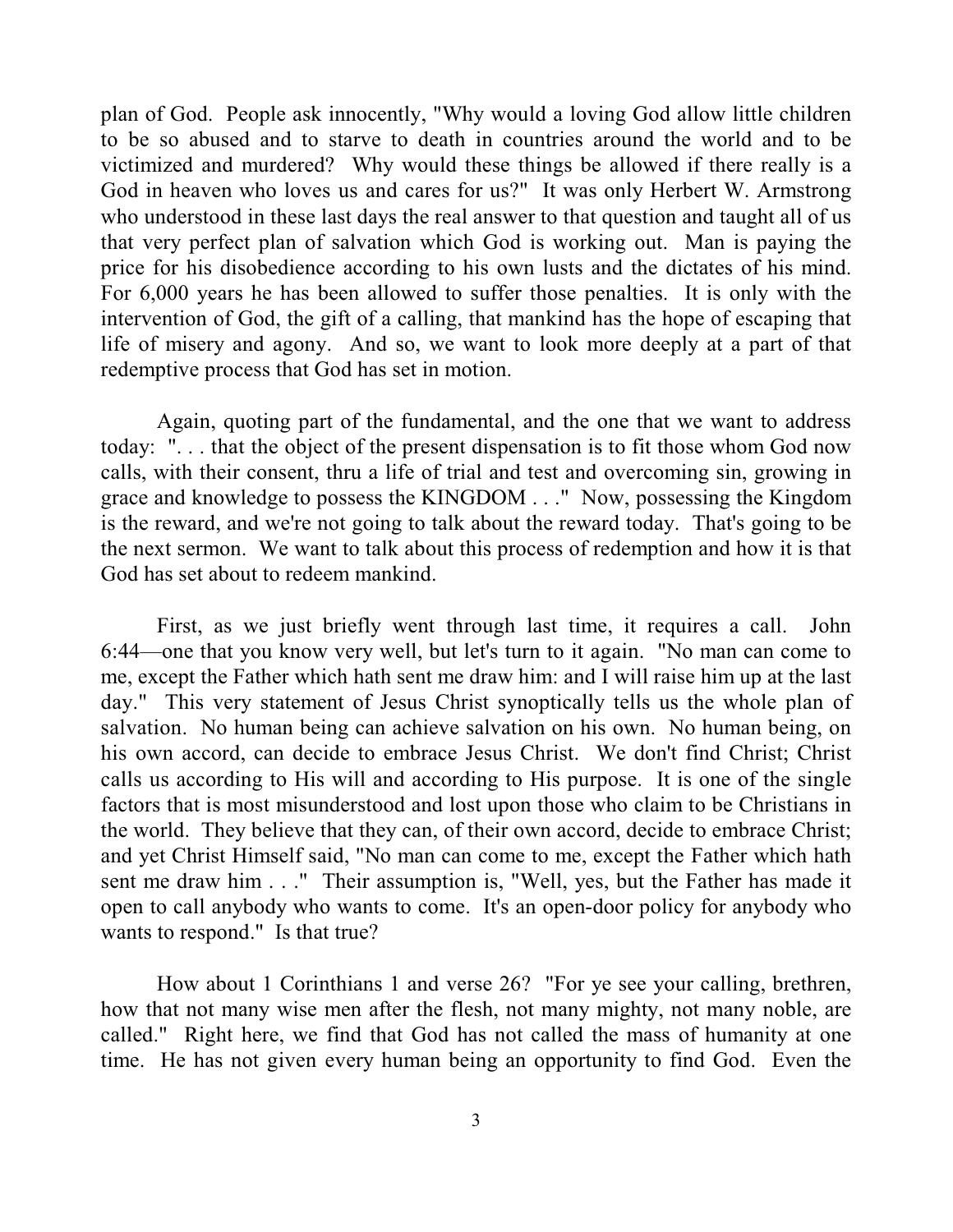ones who are most educated, wise and accomplished are the ones who least understand and fathom the purpose and the will of God. Why? Because God has blinded their minds. He has prevented humankind from grasping that incredible Truth. If God puts a veil over a human mind, there is no human being who is going to lift it. Only God can lift that which He has blinded.

For ye see your calling, brethren, how that not many wise men after the flesh, not many mighty, not many noble, are called: But God hath chosen the foolish things of the world to confound the wise; and God hath chosen the weak things of the world to confound the things which are mighty.

According to God's perfect will and His plan, He has kept most of this world in absolute darkness, unable to come to a knowledge of the Truth and to understand how to apply the principles which bring happiness, contentment, success, fulfillment, peace and love. Man cannot achieve it on his own. It has only been given to a very small few. And who are those few? Are they better? Are they the ones that have distinguished themselves as being more worthy than the rest of the world? No, He called the weak and the base to confound the mighty. If you are one who understands that Way of Life, then consider that you too, like me, are one of those that were least deserving—weak and base and most miserable of all humanity. Yet, by virtue of that call, the opening of your mind to understand that priceless knowledge, you have an opportunity to achieve more than any human being on the face of the earth—to embrace the Truth, to apply it within your life, and by the very grace of Jesus Christ through that calling, to come out of the pit of the mire of the filth of our human condition. That is what that redemption is all about. We are by nature in the mire, in the garbage heap of our own rationalizations of mind, doing everything that seems right to us and paying the prices continually. It is only, then, by a miraculous call and the opening of those minds by the power of God that we have an opportunity to walk in a different direction—to understand the laws that govern our existence, to acknowledge that they do matter, and then to begin to apply ourselves in that way.

We must respond to God's call because He only calls once. If we reject that call, He's not going to give us another one. We are never going to be compelled to be redeemed. God will not compel anyone to achieve salvation. He's going to offer it to you at the particular time of His choosing, but we need to act upon it because we won't get another chance. God is not going to compel any of us to walk in that way.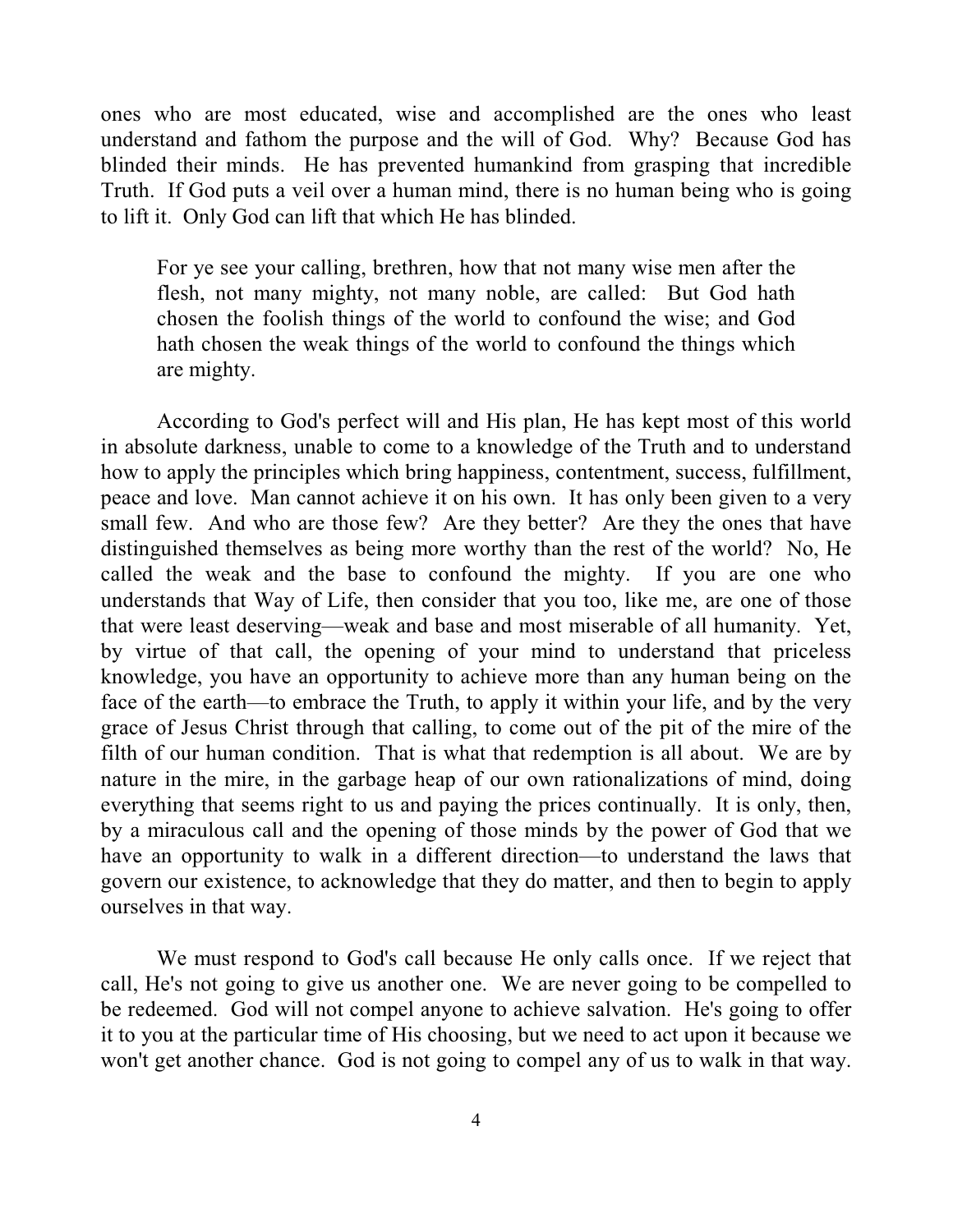He certainly is not going to compel us to secure salvation. No, it requires free moral agency. What is free moral agency? It means we use our own volition to decide that we want the things that God has offered. We recognize that we've been called. We recognize that God has lifted from us the veil that has kept us from the knowledge of the Truth—we understand it, we see it and we know it's right. Then, we decide of our own volition that we want it and that we are willing to make the necessary sacrifices that it takes to achieve that relationship with the Father and the Son.

Deuteronomy 30 and verse 19. God called a people out of the world. He set apart ancient Israel, and He gave them the opportunity to have all of the blessings that come from obedience to the Law. Now, He didn't give them the Holy Spirit, so the most that they could do was to try and obey physically; but God gave that Truth to a people called "Israel" for a reason. They set an example for us, and we're going to talk about that a little bit more in a moment. But here, concerning this concept of free moral agency and human volition, God says:

I call heaven and earth to record this day against you, that I have set before you life and death, blessing and cursing: therefore choose life . . .

No, He's not going to compel, but He puts it in front of those whom He has called, those whom He has separated, and to whom He has provided this special opportunity. He puts it before you—lays it out on a table before you—and says, "Here are your choices." Now, the rest of humanity can't even choose. He says, "I haven't even given them the opportunity yet. The only thing I'm allowing them to choose is death at this time, walking in the way that leads to death." They don't know the way to life, they won't know the way to life—most of them—until after the return of Jesus Christ when He opens up that avenue. But you, brethren, even as ancient Israel, have been given that opportunity now. What a priceless gift. God, in essence, laid out these choices before you on a table and said, "Here, you have the option now to choose life instead of death." If we want that salvation, He requires us to choose, to use our volition, to use our free moral agency to decide that we want life, that we want to come out of the pit of the mire of the filth of our physical existence—that we want to be redeemed, that we don't want to pay the price and the penalty now for the ways that lead to death.

. . . therefore choose life, that both thou and thy seed may live: That thou mayest love the Lord thy God, and that thou mayest obey his voice, and that thou mayest cleave unto him: for he is thy life, and the length of thy days: that thou mayest dwell . . .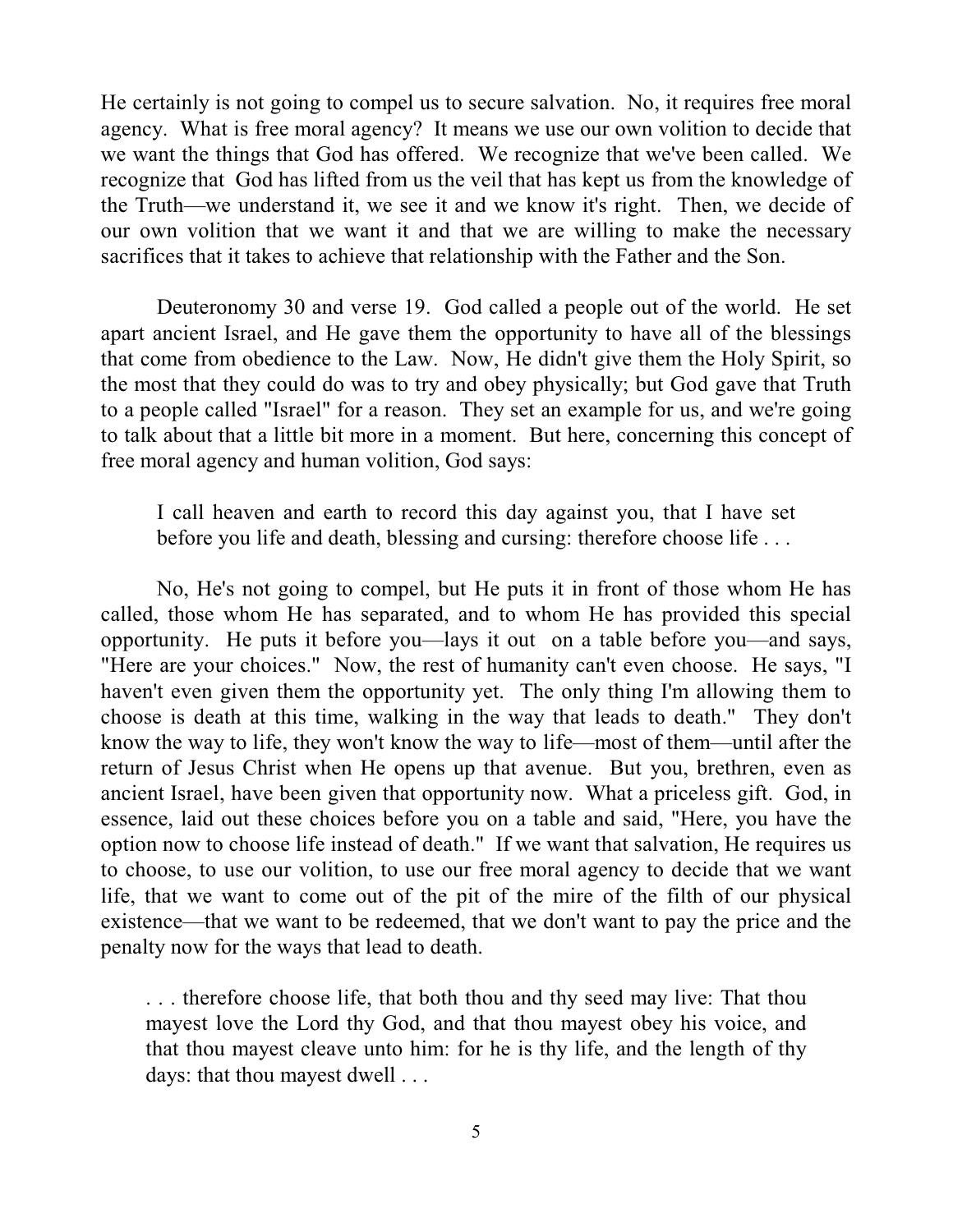Now, here's why. Why would you want to choose a way that is so hard?

. . . that thou mayest dwell in the land which the [Eternal] sware unto thy fathers, to Abraham, to Isaac, and to Jacob, to give them.

Salvation, the Promised Land. And the question that we have to ask ourselves is, is the goal and is the reward that God has offered worth it? Is it worth the sacrifice and the commitment we're going to have to make in this life for what He has offered to us in the future?

Luke 9 and verse 59. Here is a parable that speaks about the difficulties that human beings have in making a commitment. Oh, we love the result; we love the good things. If we could jump from point A to point Z and miss all the steps in between, we would all love to do that. We want salvation, we want every good thing that God has offered, but so many human beings find it hard to make the commitment for the long haul to do what's required. "And he said unto another, Follow me . . ." That implies a calling. Here, in essence, Jesus Christ has opened the door to a particular individual and has said, "Follow me, I'm giving you this opportunity. I'm not giving it to all of these. I don't want them to follow me yet; it's not their time, but to you, I'm giving the option. Follow me."

But he said, Lord, suffer me first to go and bury my father. Jesus said unto him, Let the dead bury their dead: but go thou and preach the kingdom of God. And another also said, Lord, I will follow thee ...

Oh yes, I want to follow you, I want to have a close personal relationship with you and I certainly want salvation. I certainly want to be in your Kingdom and have all of those glorious things that you're willing to give, but . . .

. . . let me first go bid them farewell, which are at home at my house. And Jesus said unto him, No man, having put his hand to the plough, and looking back, is fit for the kingdom of God.

Now, was Christ speaking of the fact that we shouldn't have funeral services when He said, "Let the dead bury the dead"? No, we're talking about a priority of life, of mental orientation. Was He saying that we shouldn't go and see our family members, that we shouldn't visit them or take them into consideration? No, but what Christ is showing here is that the Kingdom of God has to come first in our thinking,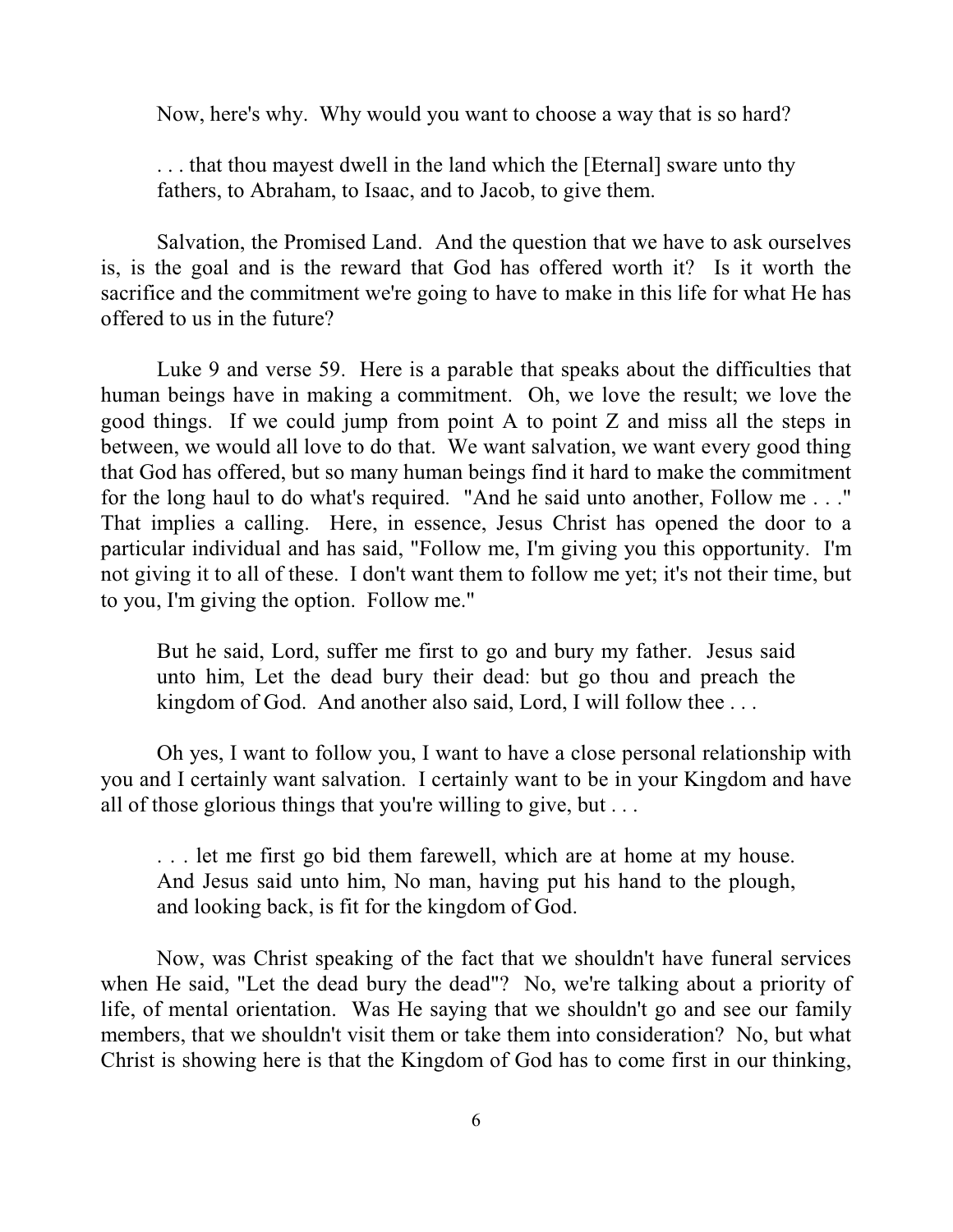and if Christ says, "Come and follow me," we don't say, "Well, yes, but give me a little time to do this instead first." We say, "Yes, Lord." We follow, we obey the laws of God first, and then we take care of our secondary responsibilities after that. You see, it requires an orientation of mind that we value the gift of this calling more than anything else. We love it so much that we desire to sacrifice everything else required in order to have it.

Matthew 13 and verse 45:

Again, the kingdom of heaven is like unto a merchant man, seeking goodly pearls: Who, when he had found one pearl of great price, went and sold all that he had, and bought it.

Here, by physical analogy, is a man who found an exquisite gem—a pearl—that was so valuable compared to everything else, that he was willing to sell everything else he possessed in order to have that one item. Now, in the flesh, those physical things never have long-lasting value, but again, Jesus Christ gave this as an analogy of the Kingdom of Heaven—the very Kingdom of God that He is going to establish on this earth. He compared it to something that human beings can understand, and said, in fact, we have to respond in our calling even as this man did. He sold all that he had in order to buy this great, exquisite pearl. Do we love that Way of Life that God gave us in that way? Do we value that Truth, those doctrines that we learned so many years ago? Do we value it so much that it is absolutely first in our priority, and we are willing to sacrifice anything else necessary in order to uphold that Truth in our lives? Or, like most human beings, do we make excuses when the going gets tough and when hard choices have to be made between right and wrong? We rationalize around it in order to achieve the things that we want in the flesh at the expense of the spiritual. That's what most human beings find a way to do. Human beings love to have their cake and eat it too. And so, they told Christ, "Oh yes, I want to follow you, but let me do this at the same time. Give me five minutes. Let me do this first." Christ said that no one is fit to receive the Kingdom of God if they cannot absolutely prove that they love it and are willing to sacrifice all.

". . . the object of the present dispensation is to fit those whom God now calls, with their consent, thru a life of trial and test and overcoming sin  $\dots$ " So, the call to the way of God, the way of redemption out of the mire of our natural orientation and the penalties that come from breaking God's Law, is a very difficult road. We've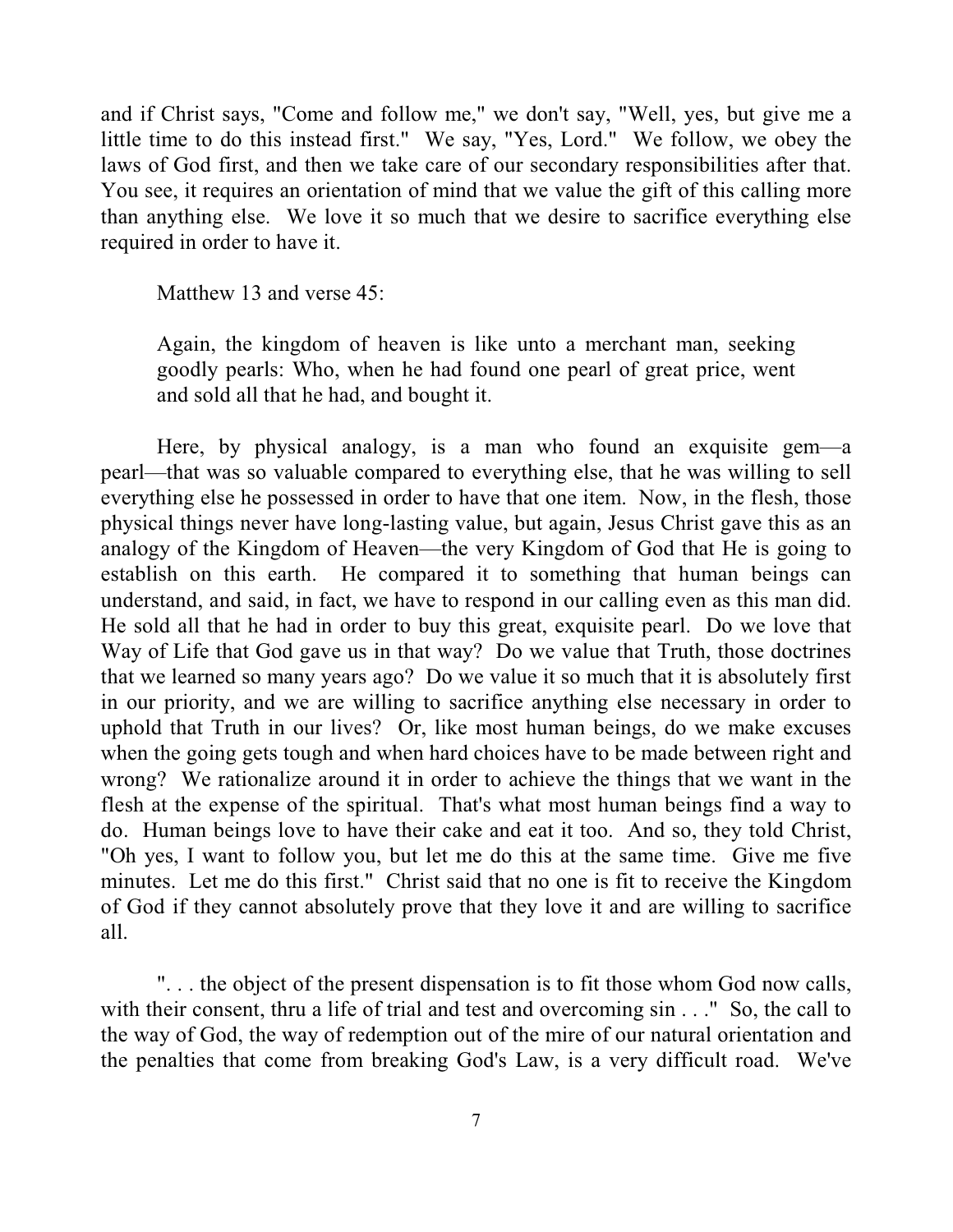gone through this; I went through this even recently during the Spring Holy Days and the Days of Unleavened Bread. It requires a life of trial, test and overcoming; and if it sounds like I'm a broken record by talking about the need to overcome, then get ready, brethren, because you're going to hear it continually. When Jesus Christ said that it is the overcomer who is going to inherit the Kingdom of God, then it must mean that it is very important that we focus on overcoming. We won't have time to read it, but you know Revelation chapters 2 and 3, the messages to the seven churches—the warnings to the people of God that apply to all of us in these last days. To all seven of those churches, Jesus Christ repeats that it is those who overcome that are going to receive the good things that He has in store—to be a part of the very Family of God. Only those that overcome.

So, overcoming is a life-long process, and it is painful. It has horrendous effects upon the mind and our being. Why? Because we're denying and crucifying the natural orientation of mind which God gave to us from birth. We're having to root out those things that come naturally—that seem right automatically in our thinking—and we're having to deny those things, and instead, walk in a different way. That is the hardest road that a human being can ever have to walk.

Matthew 7 and verse 13:

Enter ye in at the strait gate: for wide is the gate, and broad is the way, that leadeth to destruction, and many there be which go in thereat.

Oh yes, the mass of humanity is doing precisely what makes sense to them according to their human wisdom. They're following precisely the things that make sense to them. They're not trying to do it wrong. They're not trying to make mistakes, but because they are without a rudder, spiritually, to understand the truths of God, they cannot make the right decisions.

. . . wide is the gate, and broad is the way, that leadeth to destruction, and many there be which go in thereat: Because strait is the gate [more appropriately translated "narrow"], and [troublous] is the way [better translation than the word "narrow" here], which leadeth unto life, and few there be that find it.

So, if you're one who has been called and who has embraced that calling, and you set on the road to walk in that way, you are committing to a troublous, torturous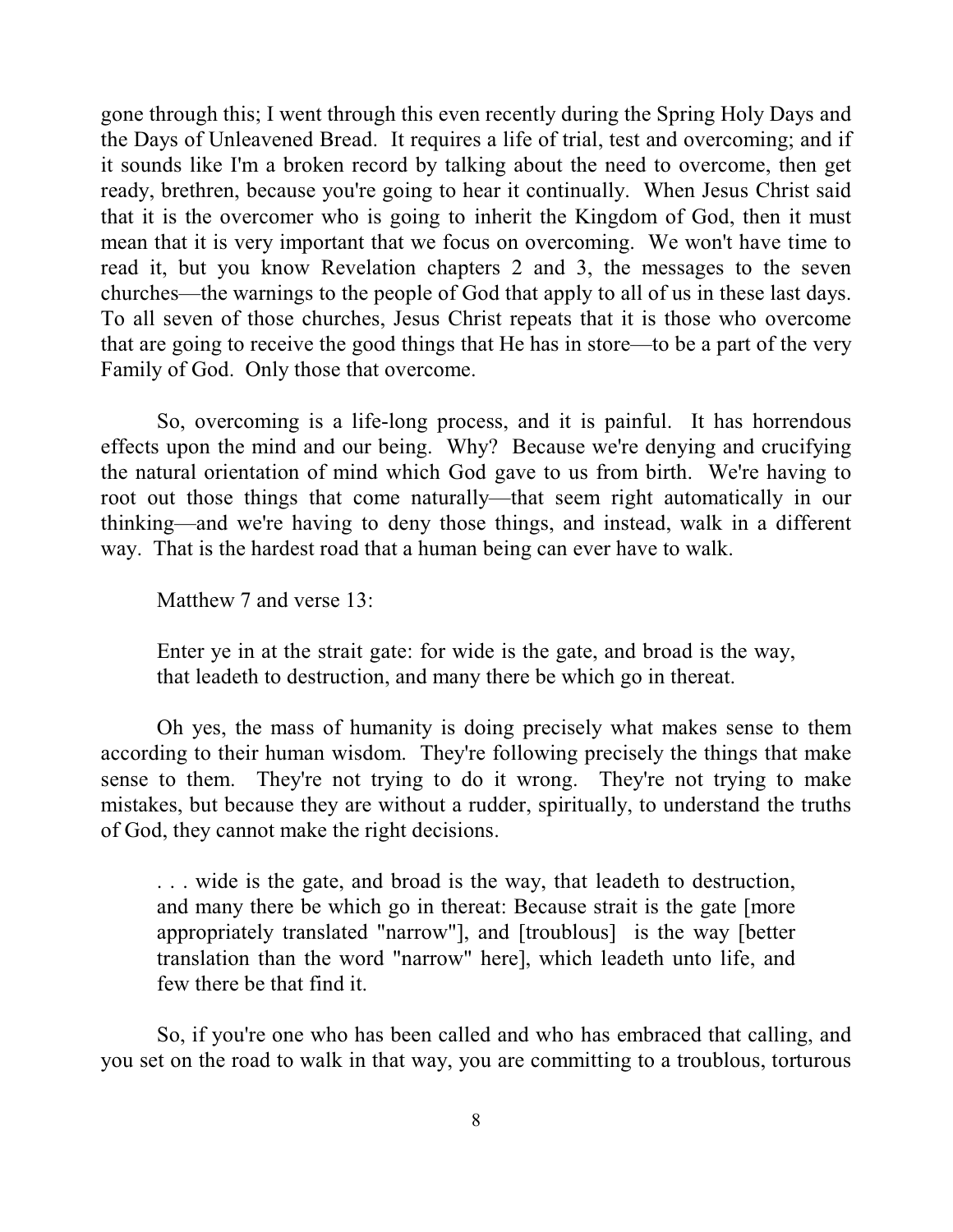way of life—a road that is going to show you many trials, temptations and difficulties. Why? Because the people of God are always a mark for the adversary who seeks to destroy us more than anyone else. He wants to do anything he can to prevent the fulfillment of God's plan to add to the very Family of God; and because you, as the firstfruits, are given that opportunity now—if you are successful—you're going to be the first ones born into that Family. Now, Satan already has the rest of the world in his clutches. They're deceived, and they can't do anything but follow the dictates of their natural minds and the inspiration of Satan himself. But, see, they're not at risk, so Satan really doesn't accomplish anything by tripping them up. They're not even on the hook yet. God hasn't even opened their minds to give them their opportunity for salvation, which means whatever mistakes they're making, whatever evils they're perpetrating—no matter how heinous they are—are all a part of the natural orientation of a deceived mind.

By contrast, now, those of you that have been called, and that veil has been lifted and you've been given the opportunity to see yourself—to know what you are and to come out of it—it is those that Satan wants to destroy. Once you're called, that's your one calling; and Satan knows that if he can get to you and cause you to give it up, then he has successfully prevented the birth of a new member of the Family of God. That's why you're going to be the target. And because you're living in a world of those who are absolutely inspired by Satan and who hate the manifestation of the Truth, then you are going to be a target by all of those around you, sooner or later, if you're going to be faithful. And so, the way is troublous. It's troublous also for no other reason than the fact that you're going to continue to live all of your life fighting a carnal nature that wants to rebel against God. It's going to be a burden, a problem and a difficulty that you're going to fight as long as you draw breath. That's why Christ didn't sugarcoat it. He told it the way it was. "Because strait is the gate, and [troublous] is the way, which leadeth unto life, and few there be that find it." Why? Because there are very few that are willing to pay the price required to achieve the reward.

There are few that really love God's way enough to make sacrifices in the final analysis. They might walk along that way for awhile, but when they get to an obstacle that seems insurmountable, it's very easy to turn their back and to rationalize their way out of it. "... [troublous] is the way, which leadeth unto life, and few there be that find it." So, if you're one, brethren, who has been called—you've been given your one opportunity now—and if you have embraced that calling and have become baptized, thereby receiving the opportunity to have the power of the Spirit that you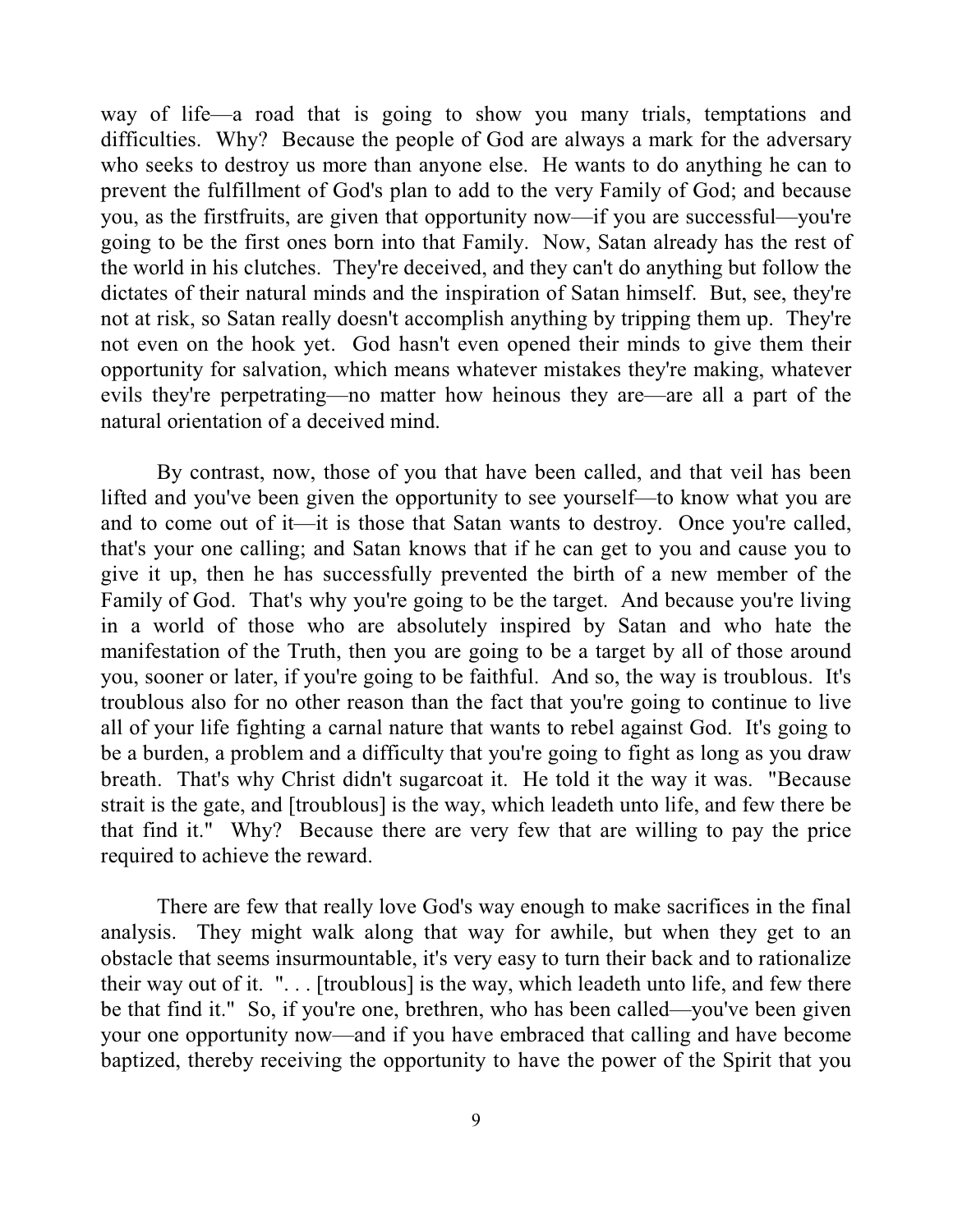need in order to battle that spiritual warfare, then you are setting out to walk on a very troublous path. But, you see, all along the way you have an opportunity to have the peace of mind and the contentment that comes only through sharing the Holy Spirit with the Father and the Son. Even in the midst of very serious trials and difficulties, you can have total fulfillment. You can have peace of mind. How valuable is that peace of mind? To know that you understand the Truth, that you're applying yourself as best as you can to walk in that way—you're not justifying the self, you're not substantiating human carnality. You're crucifying the self daily and you're putting on more of the very mind of Jesus Christ, which brings incredible blessings not only in the present, but more so because we're building treasure in heaven for that future reward. Let's see some of those things now.

Isaiah 64 and verse 8: "But now, O [Eternal], thou art our father; we are the clay, and thou our potter; and we all are the work of thy hand." This summarizes precisely what God is doing and what the work of Jesus Christ is among those whom He has called. This redemptive process to save us out of our natural orientation and the penalties for our weaknesses is likened to a work in progress—God being the potter. We are a lump of clay. We start off as something that's nondescript and without value, and yet through molding and through working that piece of clay, He is creating something that will have real value. What is the value? Only that in us which is of the Holy Spirit. Of the flesh, there is no value in any one of us, and yet when Christ lives within us, that Spirit within us gives us intrinsic value. The more that the mind of Christ dwells within us, the more value we have because it's only God and the work that He does with us to mold us as a piece of clay, that has value. We don't start out as anything at all. We have to go through terrible changes—changes of our minds and orientations—in order to become something of value. We have to be willing to change. We have to be willing to be subject to the potter and to His will to work and to mold us.

John 15 and verse 1. Yes, God has called us to a life of trial and tests in this painful process of overcoming. That's how we become redeemed—the only way out of our natural state.

I am the true vine, and my Father is the husbandman. Every branch in me that beareth not fruit he taketh away: and every branch that beareth fruit, he purgeth it, that it may bring forth more fruit.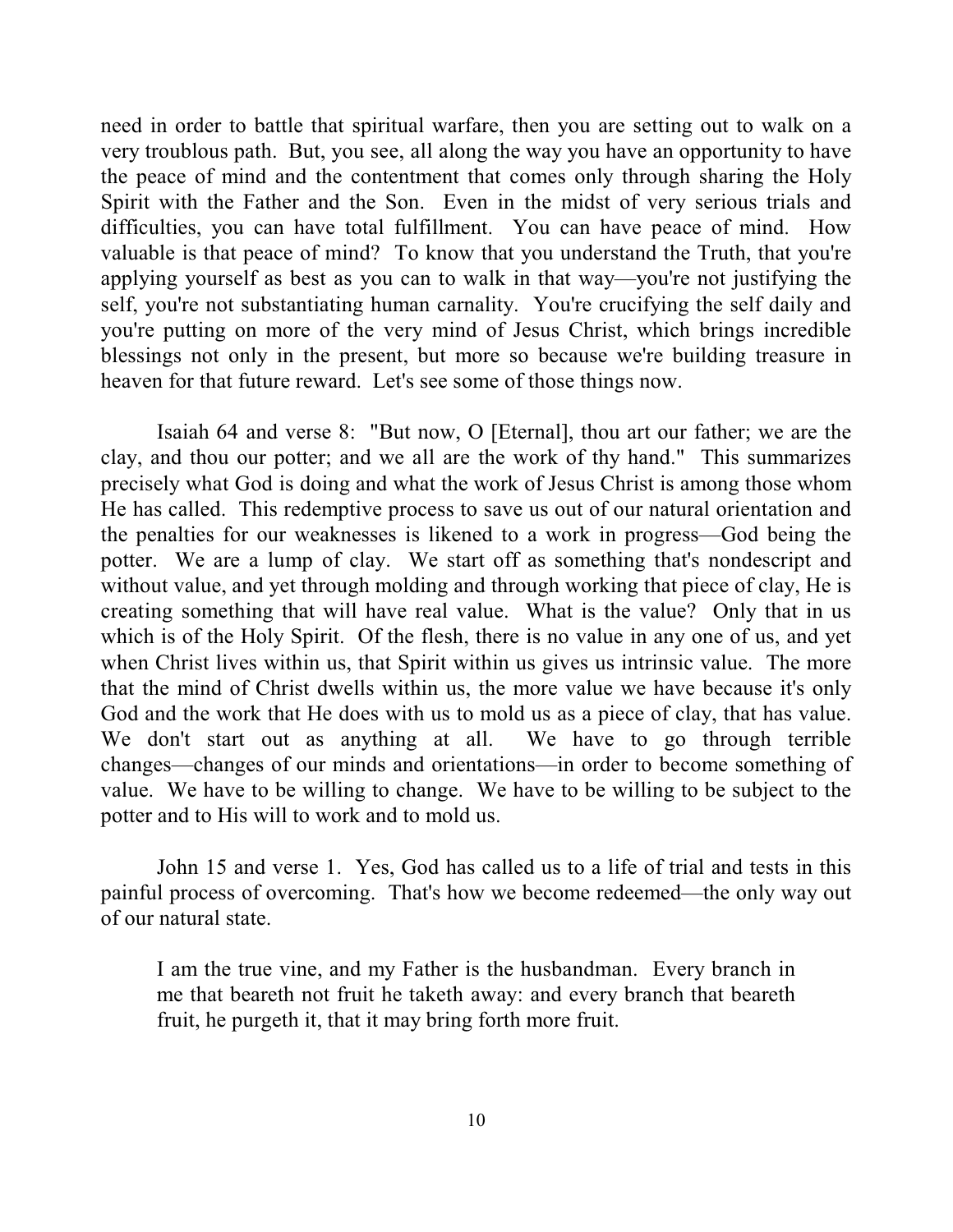Now, the way we'd like to see it happen is, we'd like to be able to manifest a few good fruits—maybe some minimal changes in our lives—and have God say, "Hey, that's wonderful. You've made some real progress there. Sit over here on the sidelines and just take a rest for a while. You've done enough." Isn't that the way we would like it to be? But He says, no, ". . . every branch that *beareth* fruit, he *purgeth it* . . ." He puts it to the test. He tries, through tribulation and difficulty, ". . . that it may bring forth more fruit," because we're still a work in progress and we're only just beginning. When we accept our calling and we walk in that way, we are walking on a road that is going to be filled with difficulties. But God has provided every means for us to overcome those obstacles and difficulties, and to be absolutely fulfilled in mind and heart with confidence and determination and a sense of peace of mind in the midst of whatever those trials may be because we know that we are being led by the Holy Spirit. We know that we are growing, that we are overcoming and accomplishing more than we ever accomplished in the past by the very mercy of God. We can look back and say, "I would not want to be where I was last year, or five years ago or ten years ago. How blessed I am, in spite of how painful the process has been, that I have made it at least to where I am now." And then, God says, "Well, you're not going to stay put there. Don't rest on your laurels. I'm not going to allow it to happen because you've got a long, big mountain yet to climb." And so, we're going to continue to be tested and tried as He develops and molds us with the character to manifest the very fruits of the Spirit of God.

Athletes are coached. Why do athletes need coaches? They need someone who can give them direction and help them achieve their goals. Professional athletes all hire coaches. They have someone who helps point them in the right direction, who tells them what they're doing wrong and helps them break bad habits that are impeding their progress to achieve the results that they need to be successful. So, coaching is an incredible part of the athletic experience, and even the very experience that Paul described in Hebrews chapter 12 and verse 1. Let's notice it:

Wherefore seeing we also are compassed about with so great a cloud of witnesses, let us lay aside every weight, and the sin which doth so easily beset us, and let us run with patience the race that is set before us.

Through the inspiration of the Holy Spirit, Paul uses the very analogy of an athlete in a physical competition. It is a race. We are running; and we have to be developed, educated and trained as an athlete to be able to succeed, to endure and to finish that race.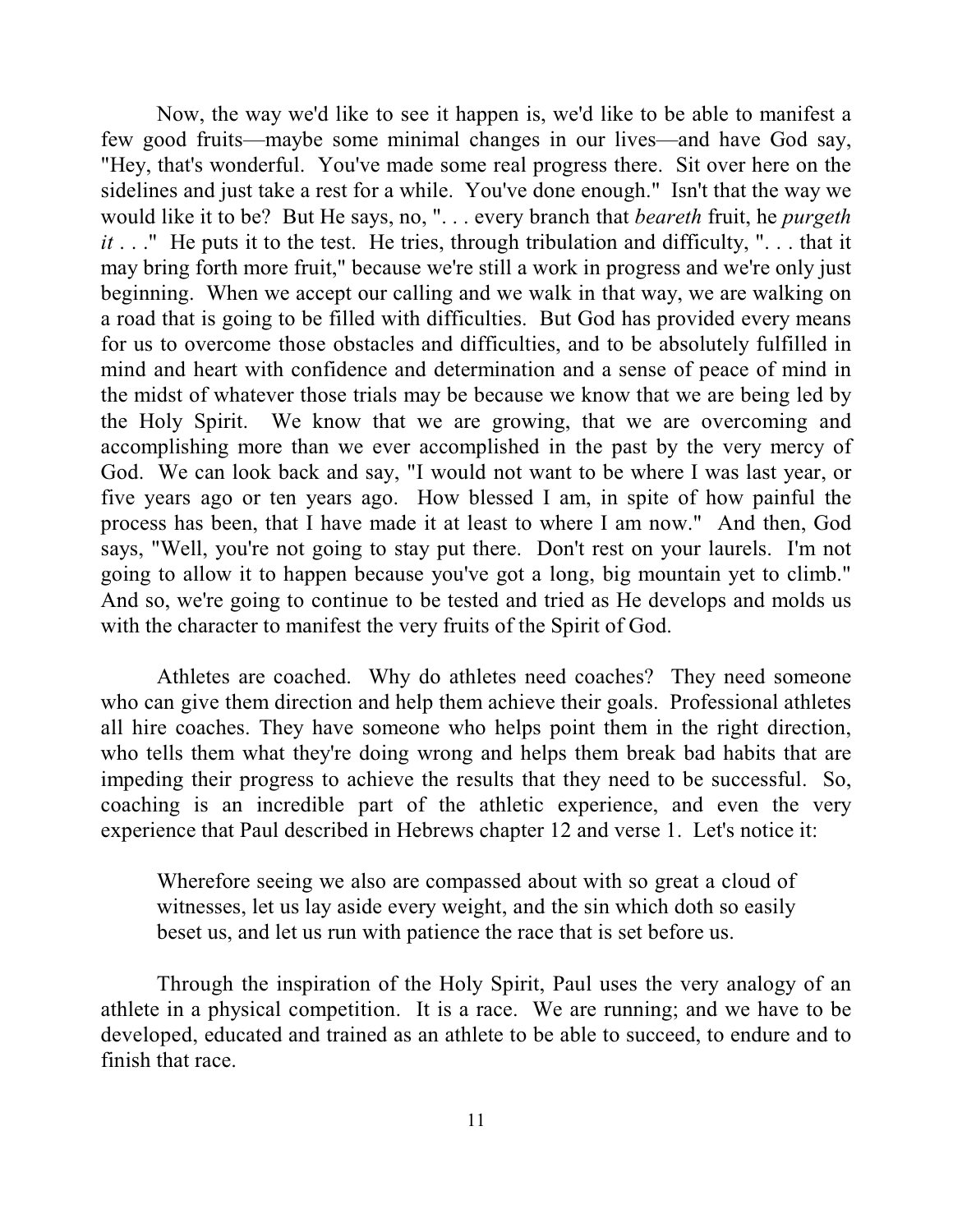. . . let us run with patience the race that is set before us, Looking unto Jesus the author and finisher of our faith [He's that potter. He's the one that's molding us; He's the one that's coaching us through the changes that we have to make in order to be redeemed.]; who for the joy that was set before him endured the cross, despising the shame, and is set down at the right hand of the throne of God.

This also goes to answer the question, "Well, why would God put us through so much trial and difficulty?" The first answer is that He hasn't required anything of us that He hasn't already experienced and endured Himself. In fact, we will not even begin to approach the tribulation, the persecution and the torture that He experienced in His own life. Jesus Christ has led by example. He has not required of you that which He was not willing to endure Himself. He led out in front of us, and He showed us by His example precisely what we need to do. He was the first, the first of the firstfruits, who received that reward—resurrection from the dead, glorious power and strength. His eternal life, His divinity as a member of that illustrious God-Family—but now also as the Son of God—was restored at the right hand of God. And He was only the first because all of you have that opportunity to follow and to inherit the very same reward that was given to our Elder Brother and High Priest, Jesus Christ. He set the standard. He showed us what He was willing to endure—how much He loved the Father and was willing to sacrifice in order to have it. He gave everything. He emptied Himself out completely of all that He had so that we might have that opportunity.

For consider him that endured such contradiction of sinners against himself, lest ye be wearied and faint in your minds.

And maybe that's one of the greatest temptations that we have, even at this late date now—the beginning of the  $21<sup>st</sup>$  century—when probably most of us thought that Jesus Christ would have returned long ago. Yet, here we are, without knowing how far in advance that return of Christ is going to be and how much longer we may have to walk and continue to fight these carnal natures in the flesh and continue this process of growth and overcoming. How nice it would be if it could be over, but it's not over, brethren, because most of us have a lot of work yet to do. I know I certainly do. I expect you're probably in the same position that I am. I have a lot of overcoming yet to do, and I have a lot of tests to pass in the future. We have to be prepared for those things; and even as Jesus Christ was willing to suffer all and prove that He loved that Way of Life as a pearl of great price, so we are yet being tested to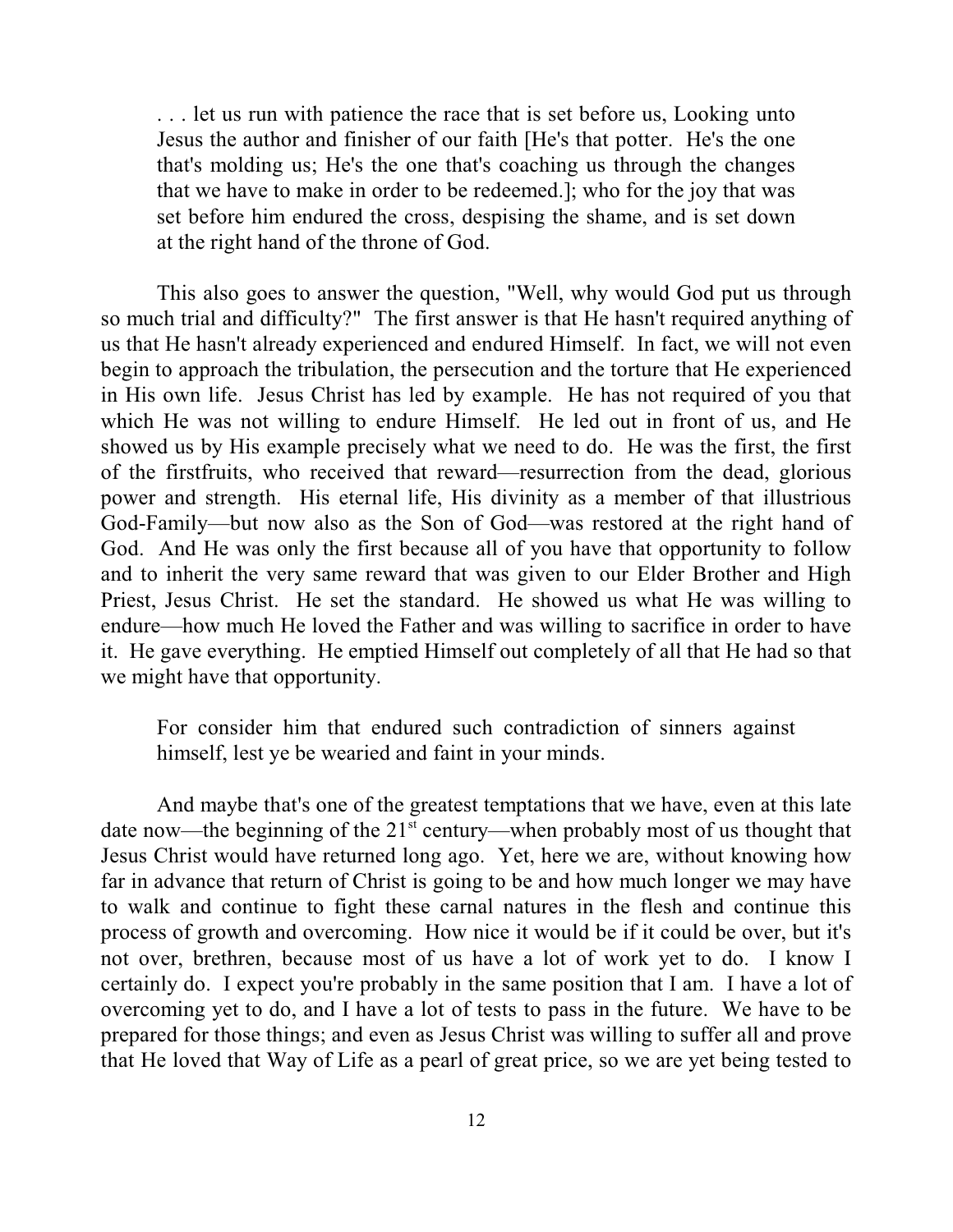prove that we love it. One of the ways is just simply to endure—not to get tired, not to give up and decide that the price is too great, or the obstacle or the wall is too high. We're going to continue to fight. We're not going to be weary. "... lest ye be wearied and faint in your minds. Ye have not yet resisted unto blood . . ." Christ, through the Apostle Paul, said, "You have not yet resisted unto blood." Jesus Christ certainly did. He resisted unto blood. We haven't resisted unto blood, " . . . striving against sin."

And ye have forgotten the exhortation which speaketh unto you as unto children, My son, despise not thou the chastening of the Lord, nor faint when thou art rebuked of him: For whom the Lord loveth he chasteneth, and scourgeth every son whom he receiveth.

So, we understand it and Paul follows up, then, with the analogy of the chastening of a father toward a son that he loves. A father recognizes that for a son to be successful as an adult, he needs to learn certain principles and acquire certain knowledge and wisdom; and if he doesn't, he's going to be at a severe disadvantage. He's going to be handicapped. He's going to make serious, critical mistakes that may even cost him his life. A human father who loves his son works with that son and teaches that son even difficult principles that may seem painful at the time, but a father who loves his son wants that son to succeed; and so he helps him. He teaches even the hard lessons because he knows it's going to be needful; it's going to be good in the long run.

Verse 7:

If ye endure chastening, God dealeth with you as with sons; for what son is he whom the father chasteneth not?

The only fathers I know that don't discipline their sons and their daughters are the ones that don't care that much about them. They just let them grow up like weeds. They're not willing to put in the effort to help that child have the best possible future that they can have. How many families have paid the price because of mistakes of the parents? Even as it says, the sins of the father are carried down to the third and fourth generation; the fathers eat sour grapes and the children's teeth are set on edge. How many young people, then, have been severely impacted because of the mistakes of parents? There's no guarantee, brethren, even if you did a perfect job as a parent, that your children would still make the right decisions. Because, guess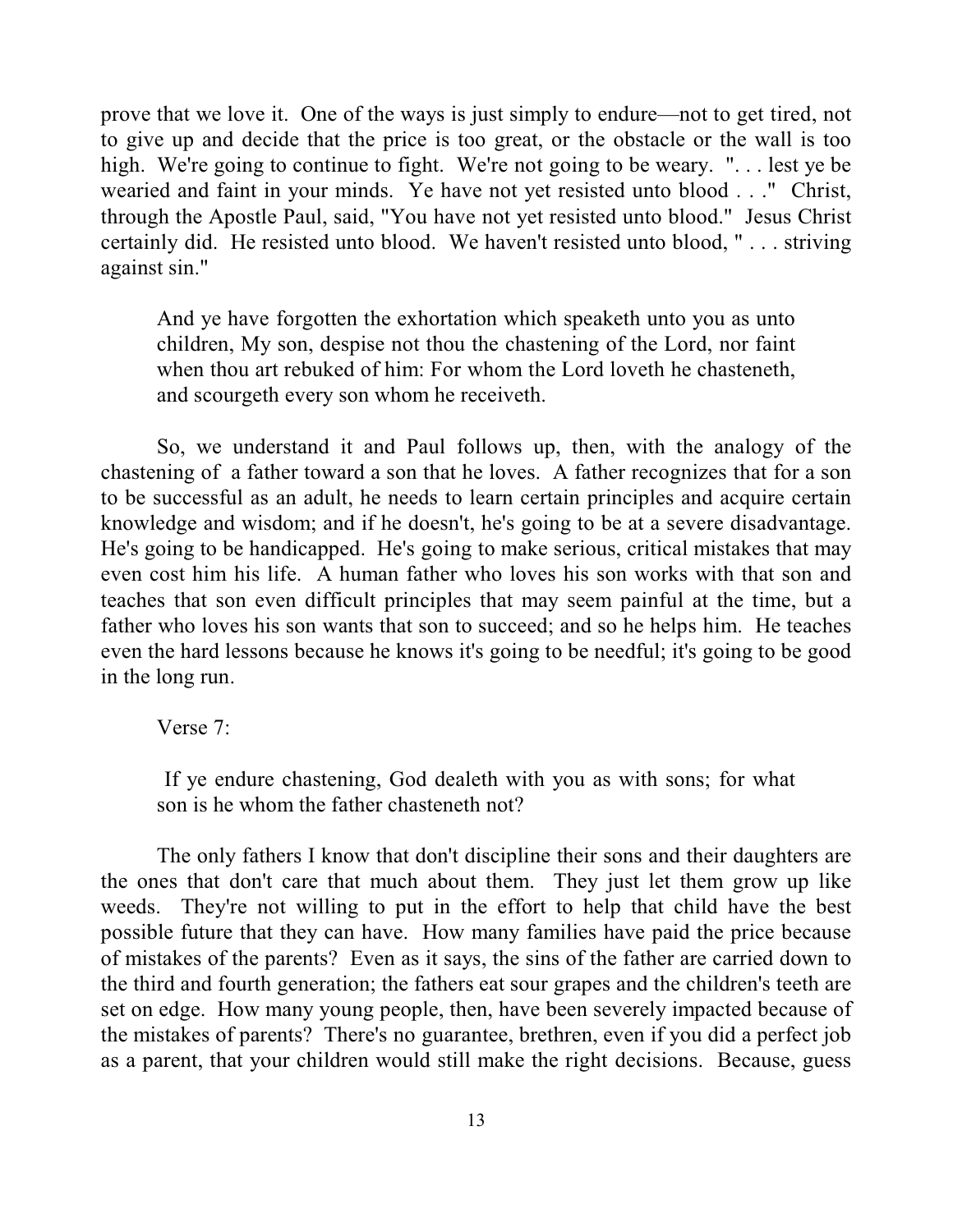what? They also have free moral agency, and ultimately, they have to choose what they're going to do, what they're going to love, what they're going to value. There's only so much you can do, but a parent who truly loves that child is going to work with them. They're going to spend the time. They're going to teach those principles so that they have the best opportunity to have a successful future. That's precisely the way God deals with us as the workmanship of His hands.

We still have the free moral agency, which means we have to want it. He can't force us to accept salvation. He can't force us to embrace the Kingdom of God. All He can do is offer it, open your minds and give you the opportunity, and provide you the tools you need to achieve it, but then we each have to work. We have to put in the effort—the blood, the sweat and the tears—to make it happen with His help, with His grace.

Verse 8:

But if ye be without chastisement, whereof all are partakers, then are ye bastards, and not sons. Furthermore we have had fathers of our flesh which corrected us, and we gave them reverence: shall we not much rather be in subjection unto the Father of spirits, and live? For they verily for a few days chastened us after their own pleasure; but he for our profit . . .

See, there's no question that the motivation of God is for our good, because He wants to share all of His glory and power with you. He wants you to share as a son of God in the very Family of God, and have all power, dominion and glory that comes from being a Family member. He wants you to have that. He wants your good; and so if He requires you to endure chastening, trial and tribulation now in the flesh, for a time, it is because it is necessary in order for you to ultimately have eternal life and all of the benefits that go with it.

. . . but he for our profit, that we might be partakers of his holiness. Now no chastening for the present seemeth to be joyous, but grievous: nevertheless afterward it yieldeth the peaceable fruit of righteousness [or, as Mr. Armstrong called it, "holy, righteous character"] unto them which are exercised thereby. Wherefore lift up the hands which hang down, and the feeble knees; And make straight paths for your feet, lest that which is lame be turned out of the way; but let it rather be healed.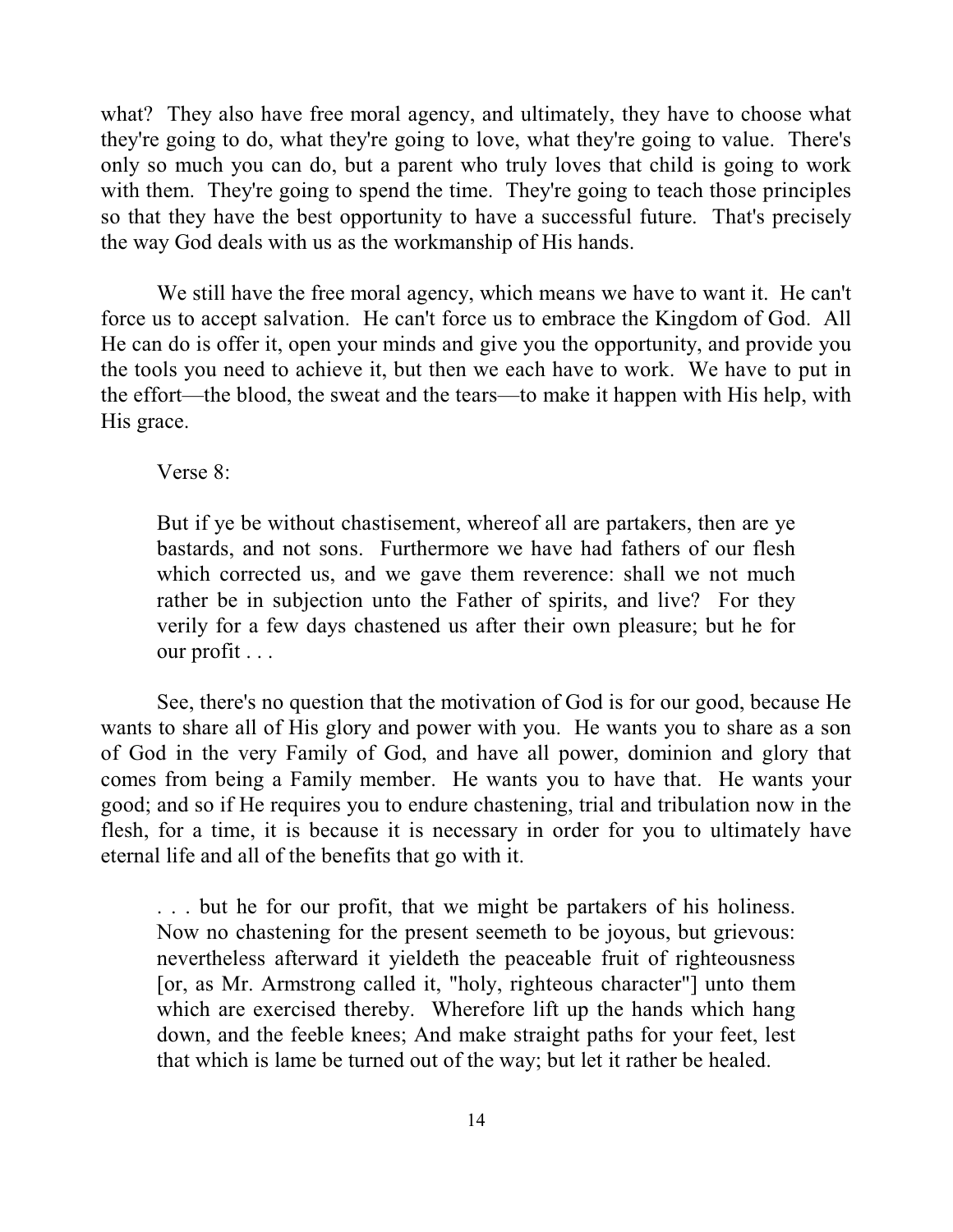Yes, we are in a healing process. We are, brethren, by virtue of our calling, in a redemptive process—being redeemed out of our sins, our natural carnal way of life, walking along a path that leads to life eternal and salvation. It is a troublous, difficult path because we have to fight the carnal nature all along the way, never justifying it, and yet it is so worthwhile if we recognize its value.

Galatians 2 and verse 16:

Knowing that a man is not justified by the works of the law, but by the faith of Jesus Christ, even we have believed in Jesus Christ, that we might be justified by the faith of Christ, and not by the works of the law: for by the works of the law shall no flesh be justified. [What is Christ saying through Paul to the Galatians? Verse 17:] But if, while we seek to be justified by Christ, we ourselves also are found sinners, is therefore Christ the minister of sin? God forbid.

Is Paul now speaking, as many claim, of doing away with the Law of God, and saying that Jesus Christ did away with His commandments? Not at all. What he is saying is that we cannot be justified by the commandments, in and of themselves. Possessing the Truth is not enough. The Israelites possessed the Truth. God gave them His priceless doctrines on two tables of stone, but they weren't saved, were they? Just having access to the Law and understanding it is not enough. We have to actually be able to act upon the Truth. We have to apply the principles. We have to manifest character—not only the knowledge of the difference between right and wrong, but acting and choosing the right. That's what the Israelites didn't do. They possessed the Law, but they did not act upon the Law because their carnal natures pulled them in the wrong direction. So, understanding the Truth—having the Law—is not sufficient for you to have salvation. Being called is not enough to have salvation. We have to act upon our calling. We have to embrace it. We have to become overcomers.

Verse 18: "For if I build again the things which I destroyed, I make myself a transgressor." No, Paul is not saying that Christ did away with the Law. He said, as he did in many places, "God forbid."

For if I build again the things which I destroyed, I make myself a transgressor. For I through the law am dead to the law, that I might live unto God. I am crucified with Christ: nevertheless I live; yet not I, but Christ liveth in me . . .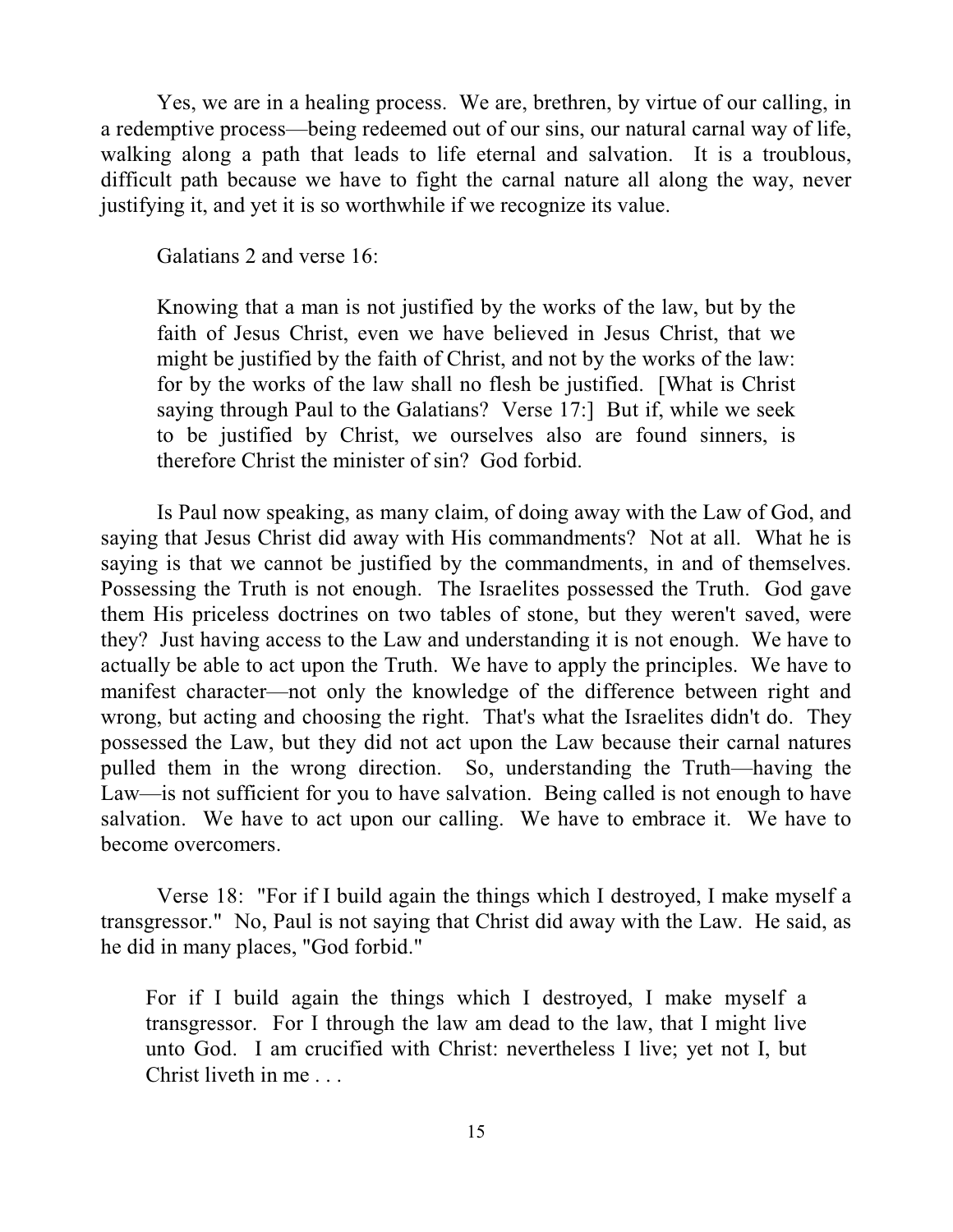That is what we are called to do, to crucify the self. Now, those who claim to be Christians in this world would have you believe that God accepts you just as you are. All you have to do is acknowledge the name of Jesus Christ and say, "I believe," and then God does all the rest for you—that Jesus Christ will accept you just as you are. As Mr. Armstrong said so many times, succinctly, "God will not accept you just as you are." No, He will not. That is one of the big lies that humanity has embraced. He will not accept you just as you are. Right now, brethren, you and I are a lump of clay with no value. Unless we change, overcome and put on the very nature of Jesus Christ, we still won't have any value. There won't be any salvation, there won't be any redemption for anyone who cannot come out of the natural orientation with which we were born.

For I through the law am dead to the law, that I might live unto God. I am crucified with Christ: nevertheless I live; yet not I, but Christ liveth in me . . .

Christ totally fulfilled the Law. He never broke a law of God. He lived perfectly in the flesh through the power of a full measure of the Holy Spirit, and He never sinned. So now, if Christ is living within us, guess what? We're also going to be living in accordance with those same laws. We're not going to be justifying and committing sin.

. . . and the life which I now live in the flesh I live by the faith of the Son of God, who loved me, and gave himself for me. I do not frustrate the grace of God . . .

No, you know who frustrates the grace of God? The ones who misinterpret the concept of grace, who want to say that grace does away with the need to overcome, to change, and to obey God's laws. Now, that's frustrating grace. Grace, brethren, is what we received in the mercy of our calling—the opportunity to be pulled out of the mire of the filth of our natural minds and the penalties that we would pay naturally in the flesh.

Those of you who were not called until you were an adult probably understand it even better than ones like myself who were raised in the Church. Those of us who were raised in the Church became the beneficiaries of that Way of Life in so many ways, even if our parents weren't perfect and even if they made many mistakes. Yet, we received so many blessings by growing up in a family that understood the Truth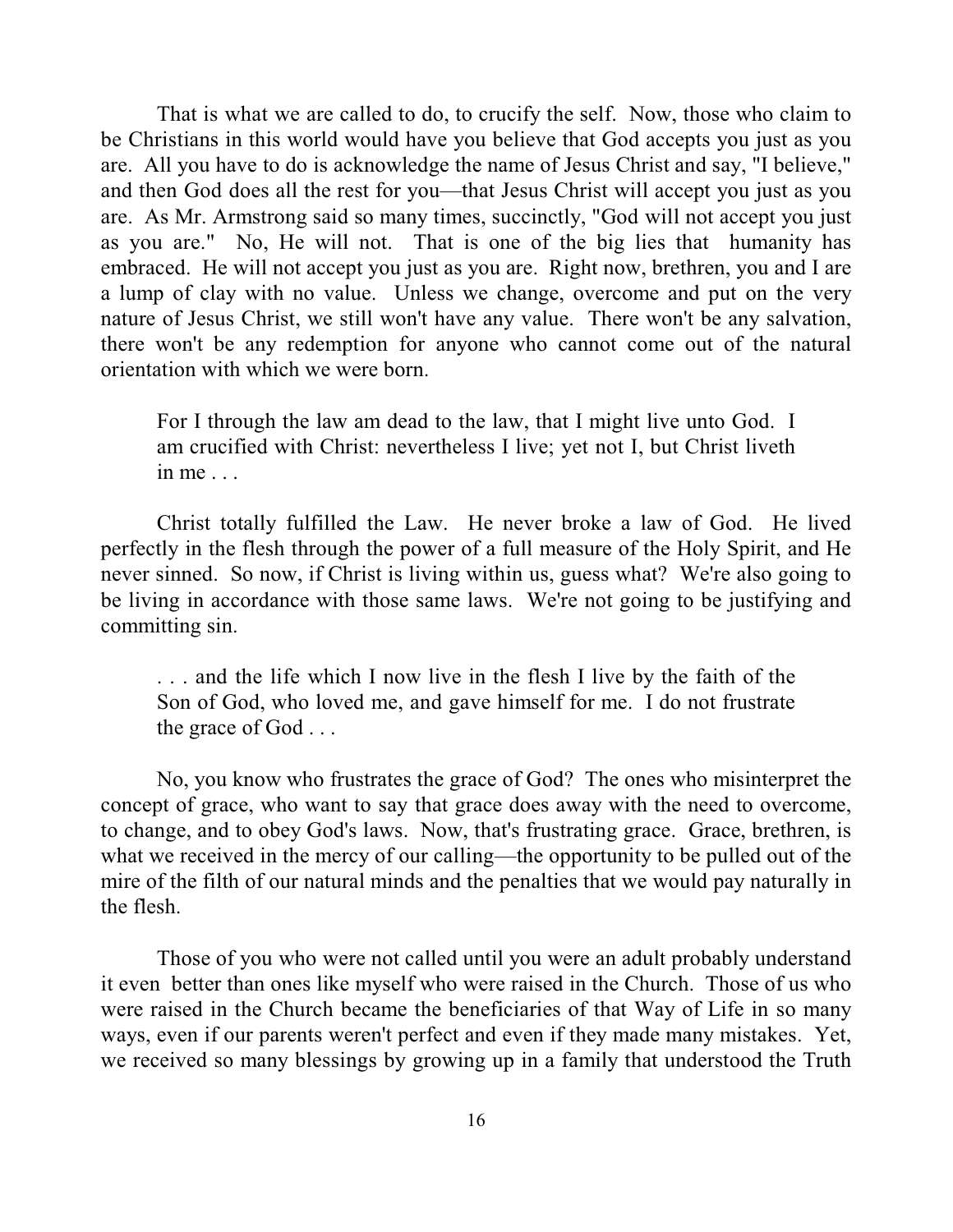and did their best to practice it. I think maybe that's a reason why many of us, as we call ourselves "second-generation Christians," have a harder time appreciating and applying it. We don't have the same experiences that others do of having paid those serious prices in the flesh—living as adults and tripping over ourselves, and paying every serious penalty for the infractions of God's Law. To be called and to receive your calling once you have already paid the serious prices, and to be able to look back and see why those things that seemed so right at the time, were so wrong, then there is an appreciation, a flush of first love, for the Truth and the calling like a pearl of great price. But very often, for the second generation who grew up with the benefits of the families who were obedient, it is difficult for us to fathom. I remember as a young man, becoming an adult and taking many of those things for granted. I had to lose some of those things in small ways before I began to appreciate that I couldn't do anything I wanted and still preserve those blessings. No, I had to walk, even as my parents walked, in a way of life in order to secure those benefits and blessings from God. So, in some ways, it's difficult. For those who can appreciate, value and not take for granted what they have been given—that it comes as a fruit of obedience to God—then they are way ahead and have an opportunity to really have the fulfillment that God promises and offers.

I am crucified with Christ: nevertheless I live; yet not I, but Christ liveth in me: and the life which I now live in the flesh I live by the faith of the Son of God, who loved me, and gave himself for me. I do not frustrate the grace of God: for if righteousness come by the law, then Christ is dead in vain.

Yes, if righteousness is simply knowing the Truth, then Christ didn't need to die, because God gave that Truth to the Israelites of old, did He not? If the only thing needed for salvation was the gift of the Truth to a people in the flesh, then that already happened with ancient Israel. Why does Christ need to die in order for man to be saved? Because knowledge of the Truth itself is not enough. We have to have the very power dwelling within us to allow us to act upon it because righteousness is character—not only knowing the difference between right and wrong, but being able to act, to make the right choices in the heat of battle. "I do not frustrate the grace of God: for if righteousness come by the law, then Christ is dead in vain." No, we had to know the Truth. We had to know how our natural minds were opposed to that Truth by birth, and then God had to impart the Holy Spirit to us to give us the power to walk in a different direction.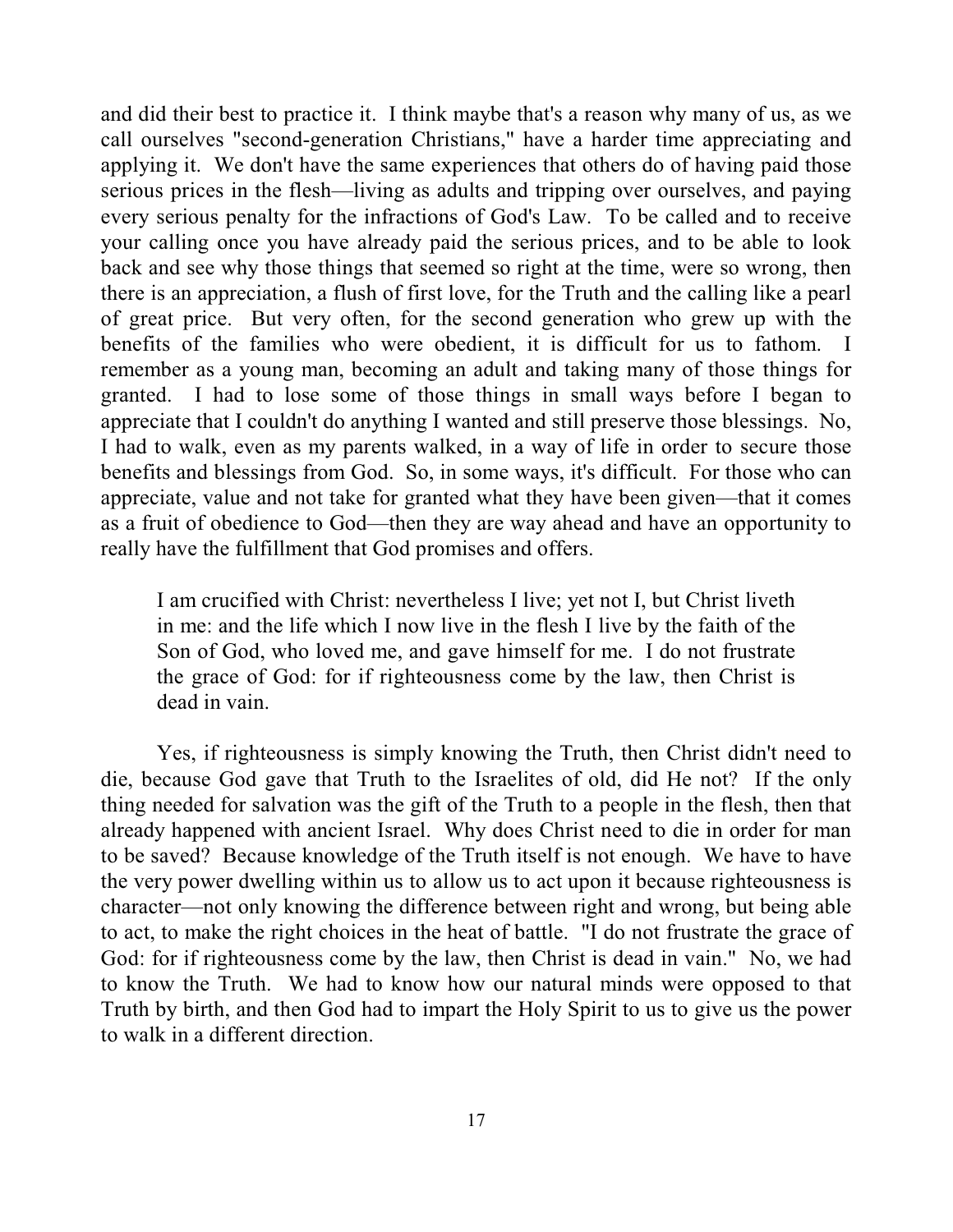Galatians 5 and verse 22:

But the fruit of the Spirit is love, joy, peace, longsuffering, gentleness, goodness, faith, Meekness, temperance: against such there is no law. [No, there's no law against those things because those are all attributes of the very mind of God.] And they that are Christ's have crucified the flesh with the affections and lusts. If we live in the Spirit, let us also walk in the Spirit.

See, that means more than just knowing the Truth. It means acting upon it. Walking is different than just sitting and reading. Walking means we do it. We put it into practice. "If we live in the Spirit, let us also walk in the Spirit." How many are out there thinking that they are embracing Jesus Christ, and they're not crucifying the flesh at all? No, they are of those that believe that Christ has accepted them just as they are. There is no need for them to make any changes in their orientation. They can believe the way that they have believed from birth according to the natural dictates of the mind, and they think that Jesus Christ did it all for them. Not so. "... they that are Christ's have crucified the flesh with the affections and lusts." It means that we acknowledge the laws of God which say, "Thou shalt not covet. Thou shalt not commit adultery. Thou shalt not steal. Thou shalt not bear false witness. Keep the Sabbath. Do no murder. Love God," and all of the rest of the commandments. We live those things, we practice them by the very power of the Holy Spirit.

Is the price of salvation too great? Has God set the bar too high so that we believe that it just can't be achieved and maybe it's just not worth it? Those are really all of the decisions that you and I are making, whether or not we verbalize it or even think it out loud to ourselves. Those are really the things we're asking, sometimes on a daily basis. Is the price too high? When we face certain trials and difficulties along the way, and we know what is right and what we should be able to do, and we find it hard to do it, it is so much easier to try and change the rules to lower the bar of expectation—either to make it easier to achieve, or else, we get up against that wall and say, "I don't know if I can do this. Maybe I'm just not cut out for it. Maybe what God is offering is not worth what I'm going to have to put into it to achieve it." That's what we are all going to have to prove. Is what God has promised in redemption valuable enough to you that you treat it as a pearl of great price, and you're willing to sacrifice everything else in the flesh to achieve it? That's what He wants to know because He's not going to give the kind of power, glory and dominion in the Spirit to anyone who has not proved that they want it bad enough. God is offering something so valuable that He has set the bar very high to achieve it.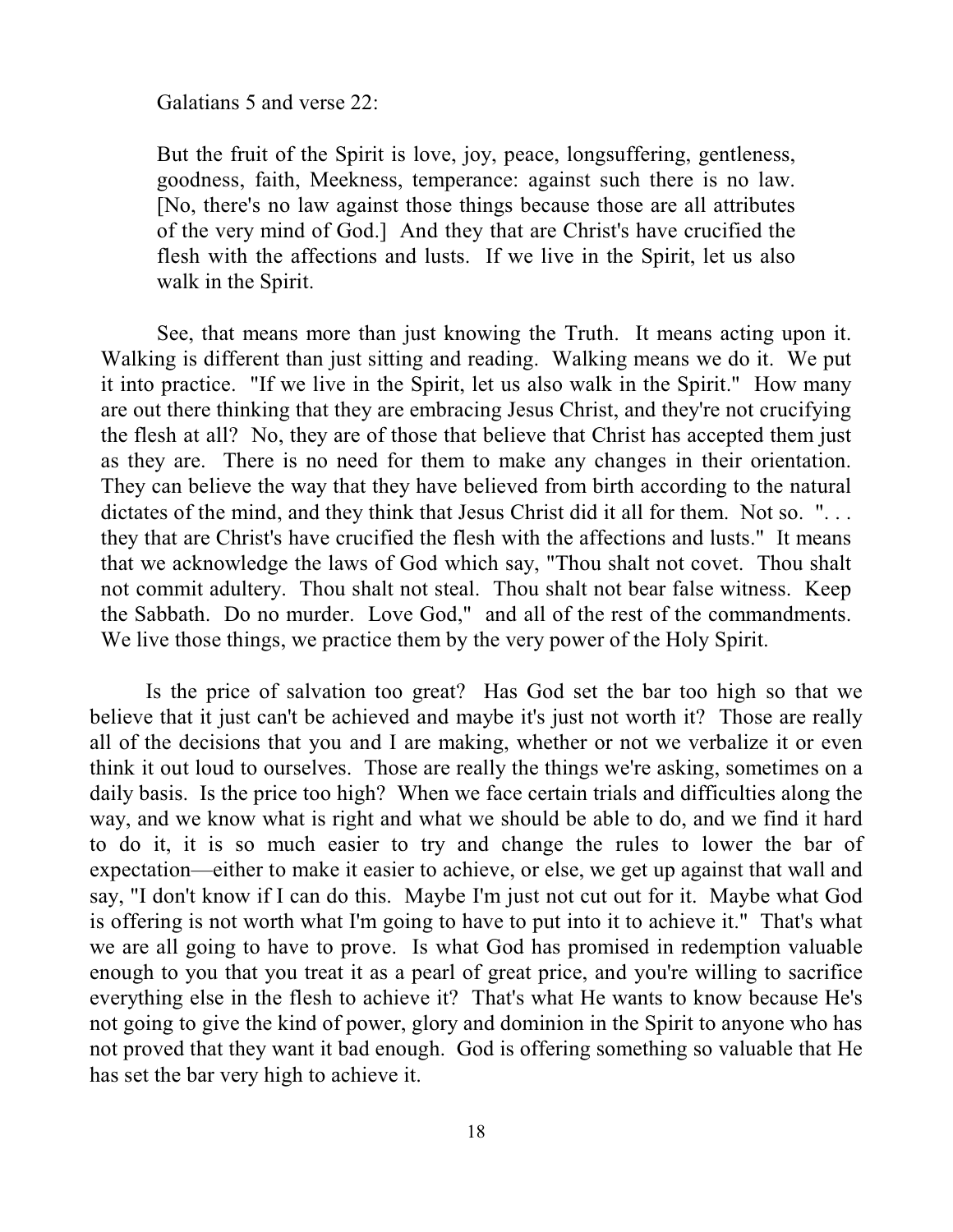It's not like one of those teachers that we all loved in school who made everything really easy. We probably didn't learn nearly as much in those classes. I had some teachers who would actually give you the test in advance, and let you study and look up all the answers; and then three days later they would give you the same test. We used to memorize every answer and see how fast we could take that test. How was that showing what we had really learned and accomplished? No, the teachers we learned the most from were the ones who probably required a much greater effort on our part, a greater sacrifice and commitment to study and learn the lessons. That's precisely the kind of teacher that God is. He is a potter who is molding us into something incredibly valuable, and it causes pain and suffering in the flesh for human beings to go through that development process. Is the price of salvation too great for us? That's what we have to answer.

John 16 and verse 20: "Verily, verily, I say unto you, That ye shall weep and lament . . . " Yes, for those that have been called to this Way of Life, it is a very difficult process. ". . . ye shall weep and lament, but the world shall rejoice . . ." While you are making sacrifices to keep the Sabbath, people in the world are out doing their heart's content. While you are faithfully saving your second tithe in order to attend the Feast of Tabernacles, people are going out and spending it on restaurants and movies and anything they want. You're making the sacrifices to obey God's Law, and it appears that these people in the world have a much better life, unless you look deeper and find that they're not really happy at all. But on the surface it seems that way.

Verily, verily, I say unto you, That ye shall weep and lament, but the world shall rejoice: and ye shall be sorrowful, but your sorrow shall be turned into joy. A woman when she is in travail hath sorrow, because her hour is come: but as soon as she is delivered of the child, she remembereth no more the anguish . . .

That's what the Kingdom of God is going to be like for each one of us who is willing to pay the price now. What glory there will be at that time! Verse 22:

And ye now therefore have sorrow: but I will see you again, and your heart shall rejoice, and your joy no man taketh from you.

You are building something now, brethren, if you've accepted that call, that no being, flesh or spirit, can take from you.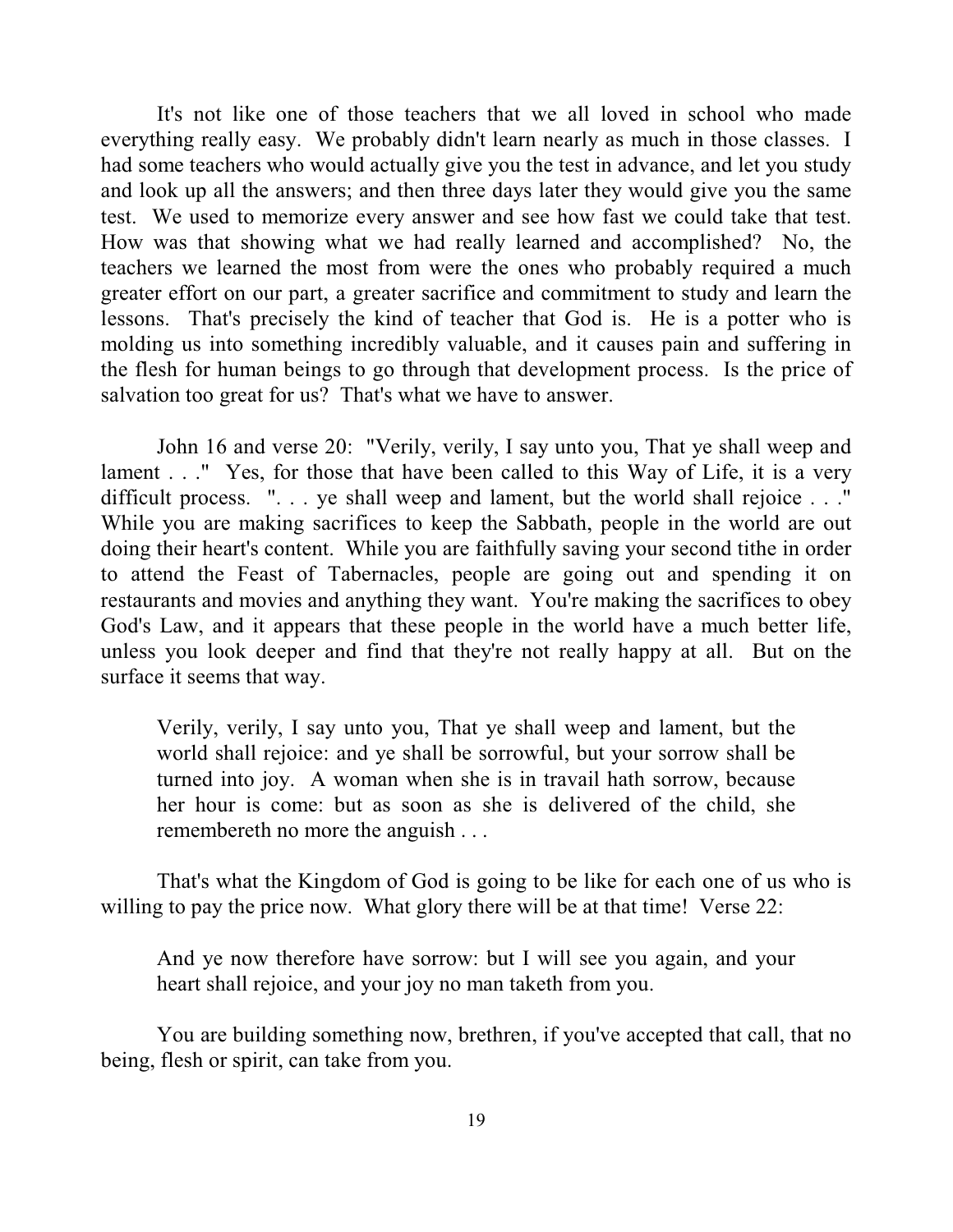Matthew 6 and verse 19:

Lay not up for yourselves treasures upon earth, where moth and rust doth corrupt, and where thieves break through and steal: But lay up for yourselves treasures in heaven, where neither moth nor rust doth corrupt, and where thieves do not break through nor steal: For where your treasure is, there will your heart be also.

Where is your treasure, my dear brethren? Where is that thing which you love the most? What do you value more than anything else and for which you are willing to make the greatest sacrifice? Is it God's Law? Is it the hope of salvation, the opportunity to be a son of God forever and ever in that glorious Family? Or, is it some material thing on this earth that has captivated your fancy for a time, that is taking your energy and your thought—something that's going to fade away?

In the end, brethren, we are willing to make sacrifices only for the things that we truly value. As one former minister said, and he was absolutely right, "In the end, we all do what we wanted to do." How true it is. So, brethren, we can never blame someone else for the decisions or the choices that we make, no matter how hard the road is. How many times in your life have you wanted something so bad that you didn't let anything stop you from achieving it? Yet, for the things that we don't value as much, we can come up with all kinds of excuses for why we can't do it or achieve it. How many examples have we seen, even of very accomplished people in the world, figures of history, who have overcome apparently insurmountable odds and achieved incredible things? It was only because they had the perseverance not to give up. Obviously, these were individuals who had a goal and they valued something so much that they wouldn't let anything deter them from achieving that objective. So, it is within the capacity of human beings to desire, to set goals and to achieve the things that they want. Unfortunately, most of the goals of human beings are not worth that kind of sacrifice, but what about for you who have been given the ultimate gift of a calling and an opportunity for salvation in God's Kingdom? God wants those who value that opportunity more than anything else and who are willing to tenaciously go after it—to take the Kingdom by force, to let nothing stand in their way to achieve it. Now, it is not by virtue of your own power because you can't do it on your own—the ancient Israelites proved that—but by the grace of Jesus Christ through the gift of the Holy Spirit. With His direction, His workmanship as a coach, as the potter, forming and developing that clay into something of value, then you have an opportunity. But you have to want it, brethren. You have to use your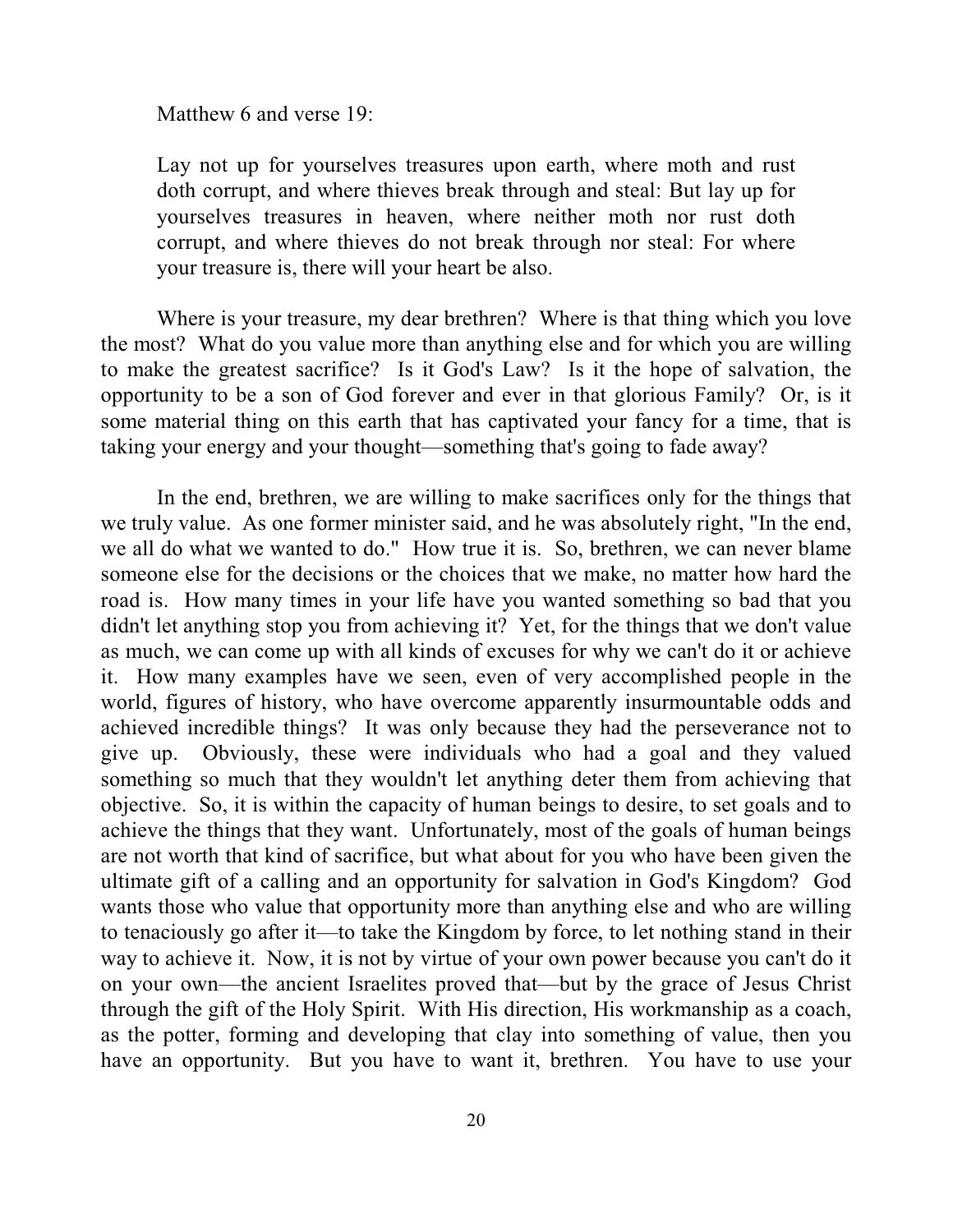personal volition, your free moral agency, to love it and to value it more than anything else. In the end, we are willing to make sacrifices only for the things we truly value.

Luke 14 and verse 16: "Then said he unto him, A certain man made a great supper, and bade many." That's a calling. This is an analogy of God, through His Son, calling human beings to salvation.

Then said he unto him, A certain man made a great supper, and bade many: And sent his servant at supper time to say to them that were bidden, Come; for all things are now ready.

That's what God is saying to you. He's saying, "Come, I've made it ready for you. I want you there. I want you to enjoy it, to have the fullness of that which I'm offering."

. . . for all things are now ready. And they all with one consent began to make excuse. The first said unto him, I have bought a piece of ground, and I must needs go and see it: I pray thee have me excused. And another said, I have bought five yoke of oxen, and I go to prove them: I pray thee have me excused. And another said, I have married a wife, and therefore I cannot come.

How many have been derailed by virtue of a family member—a husband, wife, son, daughter, parent or relative—whereby they have respected and loved that individual and their opinion more and have been willing to sacrifice even the gift of salvation?

And another said, I have married a wife, and therefore I cannot come. So that servant came, and shewed his lord these things. Then the master of the house being angry said to his servant, Go out quickly into the streets and lanes of the city, and bring in hither the poor, and the maimed, and the halt, and the blind.

What does this tell us? God's plan is not going to be thwarted. Those offices in the Kingdom of God are going to be filled by someone who loves it. Now, He has given you and me the opportunity right now to prove whether we want them; and if we choose to apply ourselves and treat it as a pearl of great price, then we can have it. But guess what? If we choose that we don't love it enough and we don't want it,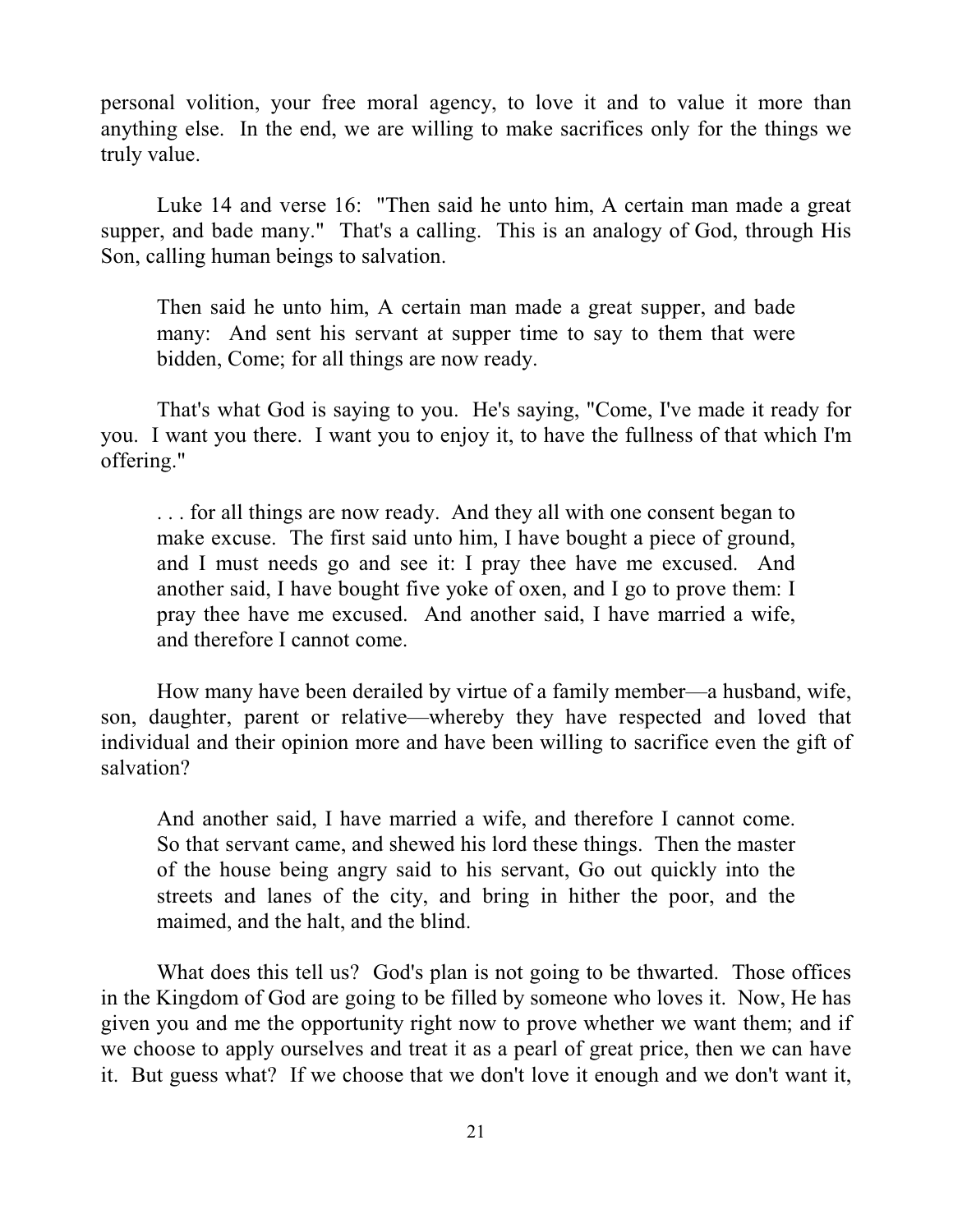it's not going to undo God's plan. He's just going to get somebody else and give them the opportunity until He finds the ones who will love it. You've been given the opportunity now, brethren, and your names are written in the Book of Life. Your name is there on one of those offices. All you have to do is pursue it, grab it, and take it by force. But if you don't, that office is not going to go unfilled. God is going to give it to someone who will love it and who will put on the character, the righteousness, that is required in order to be in that Family.

. . . Go out quickly into the streets and lanes of the city, and bring in hither the poor, and the maimed, and the halt, and the blind. And the servant said, Lord, it is done as thou hast commanded, and yet there is room.

This is an indication that even after those who were, in essence, given the opportunity when some of the first ones failed, there are still offices that are unfilled. There are still slots for the firstfruits—that harvest that is going to be resurrected at the very time Jesus Christ returns.

And the lord said unto the servant, Go out into the highways and hedges, and compel them to come in, that my house may be filled. For I say unto you, That none of those men which were bidden shall taste of my supper.

No, for the ones who did not love it enough to make the sacrifices, but instead made excuses and let their hearts be turned to physical things instead of the pursuit of the very Kingdom of God, it's going to be a sad thing; but it's not going to thwart the plan of God. He's going to fill those offices with people who love it.

For I say unto you, That none of those men which were bidden shall taste of my supper. And there went great multitudes with him: and he turned, and said unto them, If any man come to me, and hate not his father . . .

A more appropriate translation of this is "to love less by comparison." It means putting God ahead of anything in the flesh, including our feelings for our family members.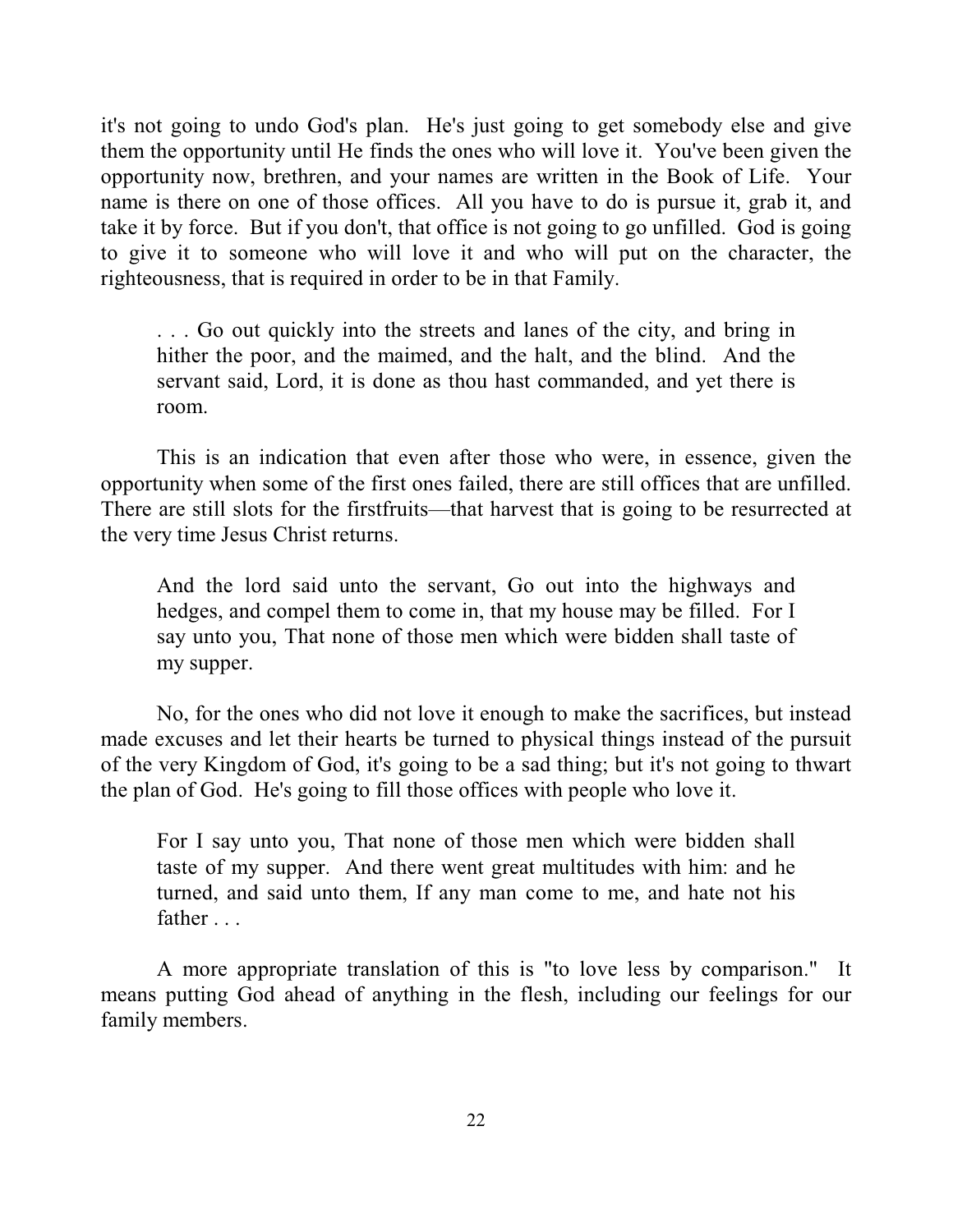If any man come to me, and hate not his father, and mother, and wife, and children, and brethren, and sisters, yea, and his own life also, he cannot be my disciple. [It's that straightforward; it's that simple.] And whosoever doth not bear his cross, and come after me, cannot be my disciple.

It means accepting that calling, walking in that way of redemption out of the filth of the flesh.

For which of you, intending to build a tower, sitteth not down first, and counteth the cost, whether he have sufficient to finish it? Lest haply, after he hath laid the foundation, and is not able to finish it, all that behold it begin to mock him, Saying, This man began to build, and was not able to finish. Or what king, going to make war against another king, sitteth not down first, and consulteth whether he be able with ten thousand to meet him that cometh against him with twenty thousand? Or else, while the other is yet a great way off, he sendeth an ambassage, and desireth conditions of peace. So likewise, whosoever he be of you that forsaketh not all that he hath, he cannot be my disciple.

Have you counted the cost, brethren? Have you analyzed and accepted the fact that you have been called? Have you evaluated the state of your calling and where you are on that troublous road—that narrow way which leads to life? Have you counted the cost of what is required of you in order to achieve salvation—the reward that God is offering? Are you as committed now as you were when you were first called and when you accepted that way? Or, do we not all, very likely, need to stir up that Spirit within us, get focused again, prepare ourselves for the tests, trials and tribulations that are yet ahead, which are going to be even greater than any that we have seen in the past? "... whosoever he be of you that forsaketh not all that he hath, he cannot be my disciple." Is it worth it, brethren? Is the redemption that God has offered—the opportunity to escape the way of sin and the penalties that lead to every evil in the flesh—worth it?

1 Corinthians 2 and verse 9 in closing:

But as it is written, Eye hath not seen, nor ear heard, neither have entered into the heart of man, the things which God hath prepared for them that love him.